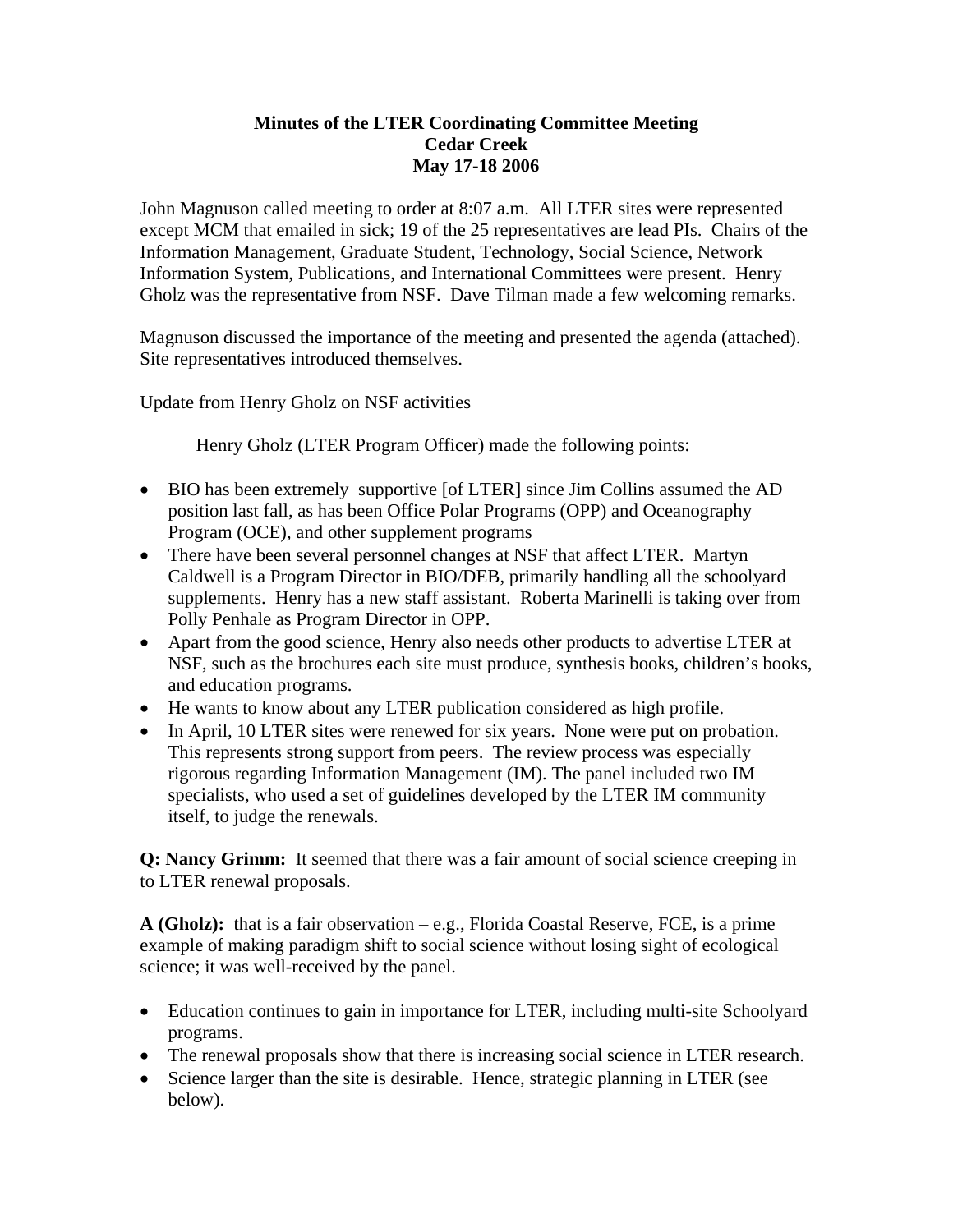- Diversity among the scientists in LTER programs remains an emphasis.
- There is a system of long-term agricultural research sites developing, to be sponsored by the Department of Agriculture.
- Developments "on the hill" include a bill threatening support for any science not considered "hard" (this has been defeated) and a proposed rule that government sponsored research must make data available within six months of their being gathered. Apparently there is a perception in Congress that this science is inaccessible to the public.
- It was banner year for supplements. NSF put in \$800K for Schoolyard LTER (SLTER) from BIO and BIO/OCE, \$300K for Research Experience for Undergraduates (REU), and \$200K for Research Opportunity Award, ROA, and Research Experience for Teachers (RET), which totals about \$1.3 million, with money from Education and Human Resources (EHR), and not counting graduate students and post docs. It would be a good idea to comment on this commitment favorably when you talk with the various program officers who contributed.
- Another supplement for \$100K for the TRENDS project to three sites (JRN, CWT, CAP) for some social science, 40% of which came from NEON
- There was about \$150K for international money, about \$60K coming out of the Office of International Science & Engineering (OISE). Some requests were funded fully and some received comments back that OISE would be interested in some larger proposals. Good funding for IM and Cyberinfrastructure came in through the core "other" category.
- 2007 looks OK if it goes through as budgeted
- Last year the Environmental Research and Education (EdEn), competition funded the first multi site schoolyard project to try to get some network wide education programming going within the LTER
- Perspectives on strategic planning BIO support for strategic planning remains strong, but there is not yet an NSF strategy for dealing with your strategic plan. The LTER plan has to deal with scientific issues - not just uniquely suited to LTER, but that cannot be addressed in any other way and hence stressing the long term component. NSF wants to see strategic planning, not just proposals, a plan that expresses the science vision and strongly derives from the current LTER, that builds on LTER as a network that exists now, and that stresses the aspect of LTER's advantages as a network. The plan needs to integrate cyberinfrastructure as essential component of science. The plan should be complementary with NEON and NCEAS and associated advances in sciences and cyberinfrastructure and should articulate these synergies of both the science and cyberinfrastructure. The point is you are not developing this plan in a vacuum and therefore must take into account the relationship between LTER, NEON, and other emerging networks. The LTER plan also needs to establish a clear plan for enhancing diversity in science all across the board and that sets priorities in time and space for cyberinfrastructure, science, and new sites. The plan also needs to be explicit about how it will leverage funds.

**Comment (Robertson):** Visionaries at the US Department of Agriculture (USDA) have taken note of LTER successes, and have suggested to higher administration that the USDA should start thinking of long term agricultural research (LTAR) sites. The first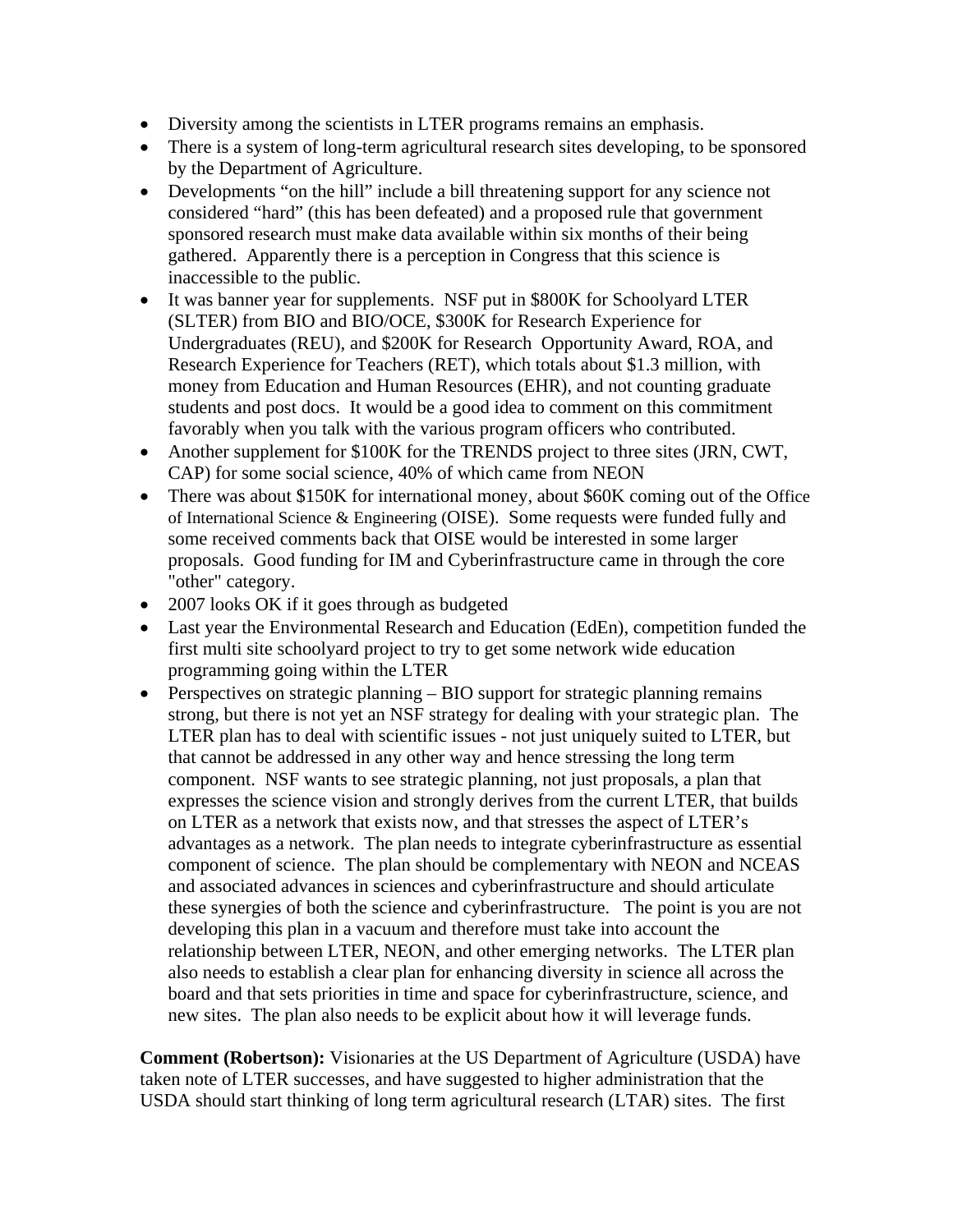workshop is scheduled for August in DC. The working assumptions are modeled on LTER. Between 1-10 LTAR sites are planned in economically important agricultural systems. They will collectively take a "systems approach" which I take as a code word for "ecology". They will be agricultural ecology--multi-disciplinary, but focused on natural and social sciences; a third of the participants at the workshop will be social scientists, primarily agricultural economists. The site will integrate research, education, and outreach. The initial workshop proposal stated that this will be part of the LTER Network, raising interesting questions about governance and other network-level issues. Some of the attributes that will be part of discussion will be database management coordinated within LTER context for measurements and whether USDA would transfer funding to NSF to administer LTAR.

**Comment (Gholz):** I don't really think that will happen, but they are planning to provide support to the LTER Network Office (LNO). The critical thing is how LTER could envision accommodating the USDA mission with the basic science mission of NSF and the five core areas. Site and proposal reviews would be done in the same manner and collaboratively with LTER, so essentially this would be a functional part of the LTER Network.

**Question (Williams)**: Would these include the experimental watersheds within ARS?

**Answer (Gholz):** That would be part of the discussion at the August workshop... to define the scope of what could be included…and how to accommodate these missions

**Answer (Robertson):** Workshop will provide a white paper background recommendations for formation of network… very initial stages…has not been discussed much in the community at this point

**Question (Kloeppel): W**hat levels of funding are being discussed?

**Answer (Gholz):** Economics focus is interesting ... right now the idea is to fund them at the same levels as current LTERs for the science, but if there is additional focus on management or economic component then USDA would fund that separately. They don't want to get in a situation where these would be viewed as "second class" sites.

**Comment (Waide):** This has changed our fundamental response to question about "how to become an LTER site"… we need a new question to that question.

**Question:** Who is involved in the workshop? Who (sites) has been invited to the workshop?

**Answer (Robertson):** Open question... I haven't seen the list yet.

**Question (Ducklow):** Would they consider funding aquaculture?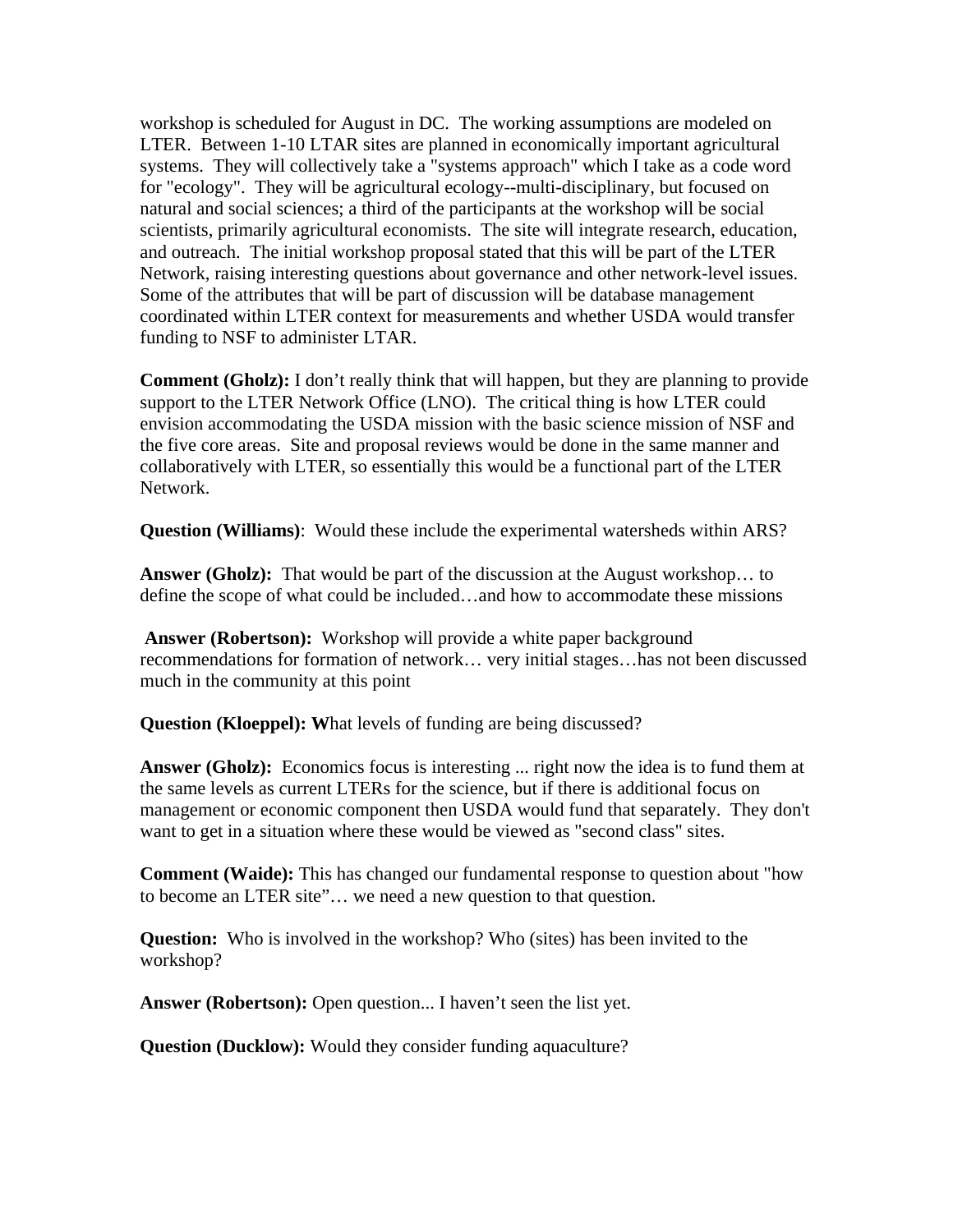**Answer (Gholz):** I don't know…I think it's open…when you look at what National Research Initiative (NRI) funds under their "managed ecosystem" program there's everything from forests to … The Agricultural Research Service (ARS) has a wide mandate - but don't know about that.

**Comment (Grove):** Just a suggestion…as that process moves forward and as the inclusion of social sciences, they may want to consider having LTER Social Science Committee participate in their interaction to discuss the experience of social scientists.

**Comment (Gholz):** I think it is critical that this community be involved...

**Comment (Bob):** Final comment, and as Phil said the perception is that this will be part of the LTER Network, and I think it would be a good idea to work out the details before people started going out saying that. We haven't really been consulted all that much.

**Comment** (**Gholz):** I have been following this from the discussions and meetings…I think this first workshop will be the first of at least two. This will be a huge departure for USDA. They're talking about putting 10 years of money. My understanding is that they will probably start with one site and see how it goes. I hope you will be extremely supportive of USDA in whatever context you can be.

- Returning to the issue of social science in the planning grant, social science and education integration in the context of strategic planning is both a blessing and a curse. It is novel, but is that going to win the day competing for funds etc. in a BIO based program? The real issue is that if the products from the planning grant is not a compelling long-term scientific vision based on the current LTER Network, it's not going anywhere no matter how well integrated the social science and education may be. Make sure that you develop a very strong scientific basis and rationale for everything you do...everything revolves around that.
- These are very challenging times—competition for every dollar is getting stiffer. Between what's projected to be the maintenance and operations money for NEON and LTER, there is a \$53M commitment from BIO a year for long-term ecological research. The chances for making a new case for Cyberinfrastructure money from BIO standpoint is probably a "no go". Hence the need for making this compelling case, well integrated, articulated, and solid plan and strategy analysis that leads logically from here to where you want to be in 10 years.
- The American Competitiveness Initiative (ACI) is the President's initiative to enhance funding for basic research. Congress want to double NSF and independent agencies (DOE Office of Science, NIST) funding. Proposition is to double these agencies' budgets over 10 years, but other issues come up. Will Social, Behavioral, and Economic Sciences (SBE) be singled out and not be included or will it be eliminated entirely from ACI funding? It is not clear if BIO is part of the physical/"hard sciences"—all these issues are going to affect our collective future.

**Comment (Grimm):** As you probably all saw the article in Science about Hutchinson's attack on SBE, the Ecological Society of America, ESA, has sent letter to all the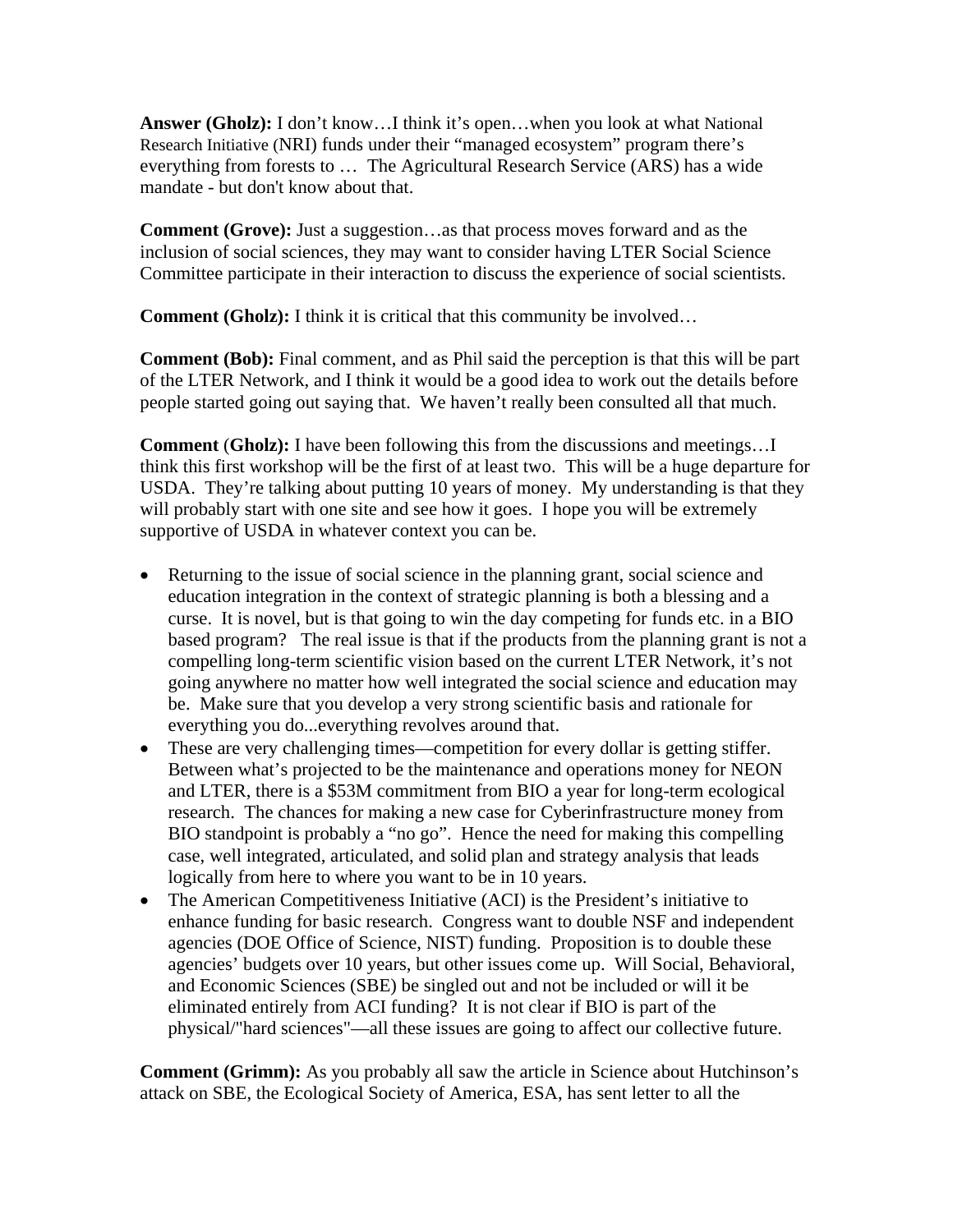members of the Appropriations Committee - tomorrow they will be debating/marking up Senate Bill 2802 the American Innovation and Competitiveness Bill. All these discussions about what programs belong in the NSF, what kind of research to be funded is going to be on the table. I encourage all of you to take action—get online and write to Senators in the Appropriations Committee.

• NSF and LTER are ahead of curve in many ways. The Cornyn-Lieberman bill that has been introduced in the Senate will have big effect regardless of whether it passes. The Bill says that all federally funded research projects must have data available online in 6 months. All agencies must maintain bibliographies of funded projects. This gives you a feeling of the attitude in Congress.

• Core budgets for LTER are guaranteed until 2007, but beyond that things are not known and a good chance that core budgets may be frozen at 2007 levels. There are no renewals in 2008, which gives us a couple of years. The strategic planning coming in at the beginning of FY2007 has potential for providing a substantive basis for making arguments about future resources.

• The LTER renewal and site review panels look at participation of the sites in the LTER Network—this is one of the review criteria; it's interesting to reflect what this means from the NSF perspective. We don't have guidelines for network participation; the panels look at it and seem to recognize it when it's there or not. Let me highlight a few areas:

- cross-site science (not just in LTER); science larger than the site, including providing data for projects and databases
- adhering to data access policy, e.g., Ecological Metadata Language (EML) adoption
- network participation in the general sense, e.g., site brochures. I have to say that I find it aggravating that we still only 1/2 the sites have these; LNO has resources available for this. They are extremely useful for meetings and from public relations standpoint. I'm not so worried about outdated brochures; certainly any brochure is better than no brochure.

**Comment (Foster):** It helps to have you explain it that way. When the effort started, we were wrapping up our own site brochure, which was a little more comprehensive than the LTER brochures – that is what we use locally, we might occasionally use the LTER brochure, but you make a good case for needing one

-

**Comment (Gholz):** When it comes to presenting the public face for LTER, things like the Network brochure, site brochures that look alike, the Oxford series, children's books have tremendous public relations impact.

**Comment (Thomas)**: The point is to have a corporate look that brands us as a network.

Dianne's team produced a DVD talking about the process to produce children's books. One was mailed to each site. It should have gone to lead PI; if you don't have it contact Dianne McKnight.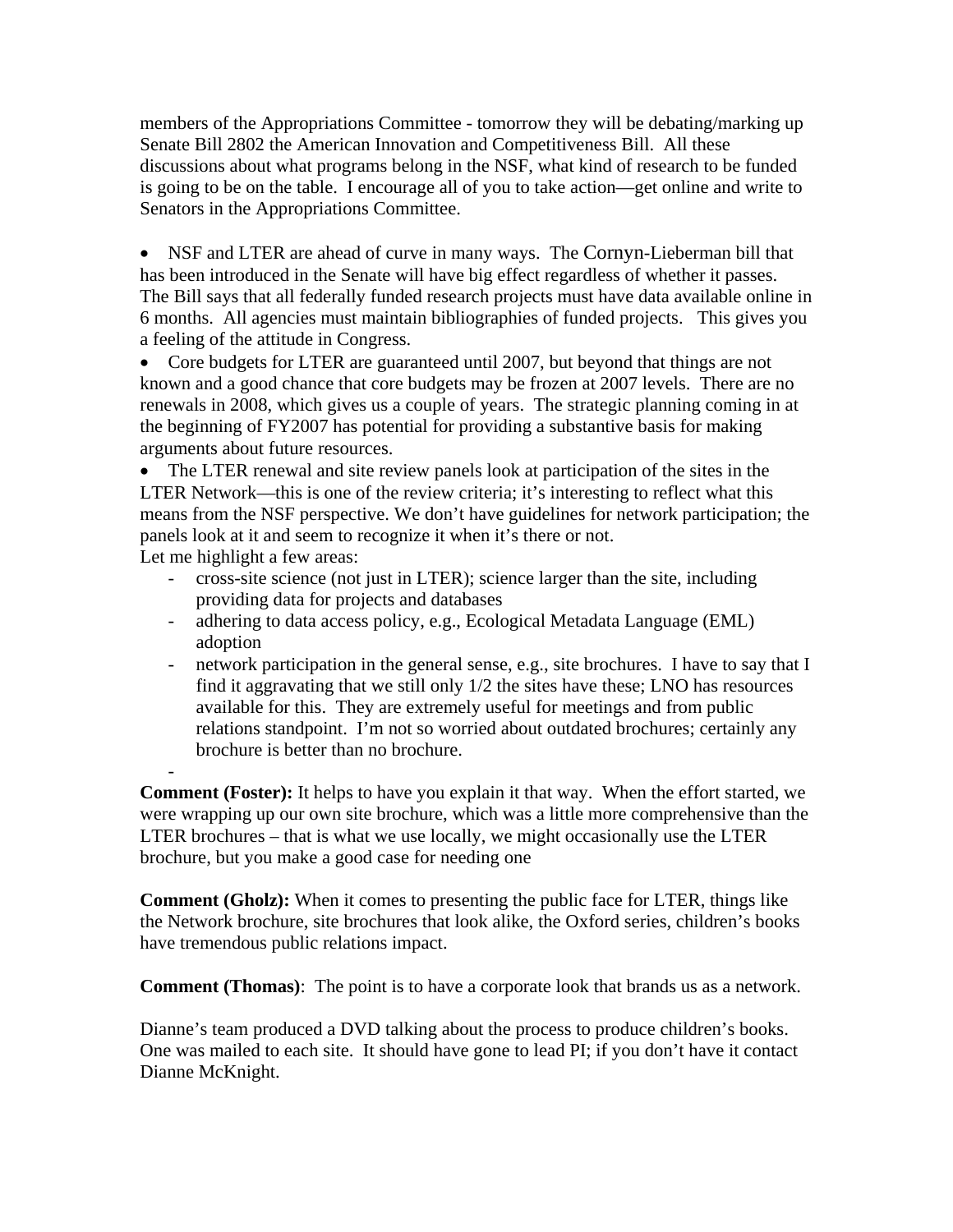**Question:** How do we find out who received the DVDs?

**Answer (Henry):** I think it was sent to all the lead-PIs by name.

• I also want to support McOwiti and the LNO team that developed the website, which I think is great, the newsletter, and DataBits - now getting wide distribution.

• Cheryl Dybas, NSF public affairs, has written about 150 articles of her own as stringer for BioScience magazine, also does press releases from NSF – she wanted me to ask you in relation to ESA if anything that you guys have newsworthy symposia and she can get press coverage for it. Any articles you have in TREE, Nature, Science, Biologia, etc., give her a "heads up"; even education, social science, hard basic science, etc.

• To conclude, LTER is a very productive program, but then most NSF programs are very productive, otherwise they don't get supported. Productivity, per se, is no longer sufficient criteria, so you need to think of the impact of your science and outreach and education, and the degree to which you articulate these. Helping NSF figure out how to evaluate you in ways other than just counting publications is very important. So keep sending those articles to us.

**Comment (Bob):** I have a message from Dianne that the DVD will be mailed this summer—they were finishing editing in April

## **LTER Network Strategic Planning**

Scott Collins reported on the progress of LTER Network strategic planning. Among the highlights:

- As Henry pointed out, the future of the network is tied to the results of the planning activity.
- Scott presented the essential justification, the compelling scientific arguments for not just the planning grant, but integrated research that truly brings together the social and ecological sciences. [Scott's PowerPoint](http://intranet.lternet.edu/committees/coordinating/spring06mtg/Collins_LTER-CC_May06.ppt) presentation is posted as part of this report.
- One goal is to derive a research plan that ultimately will turn into a research proposal for a new approach to integrated research, i.e., multi-site, long-term, interdisciplinary, and integrated.
- There are two components, an "initiative document" that presents a broader justification for the kinds of things we'd like to see done in research and a "proposal" to develop a specific program that LTER will carry out. A June meeting in Madison continues the development of these components.

A meeting of site representatives will follow to look at the basic research questions sites would use to address the framework questions.

Ali Whitmer followed Scott's presentation with a discussion of how to include education, outreach, and training, EOT, into the research agenda (see [Whitmer PowerPoint\)](http://intranet.lternet.edu/committees/coordinating/spring06mtg/Whitmer_LTER-CC_May06.ppt). The EOT working group has been meeting for the last 1.5 years to think about how to incorporate a complete program of EOT for LTER and how that works with and grows from the science agenda. They are thinking of education/outreach/training in its broadest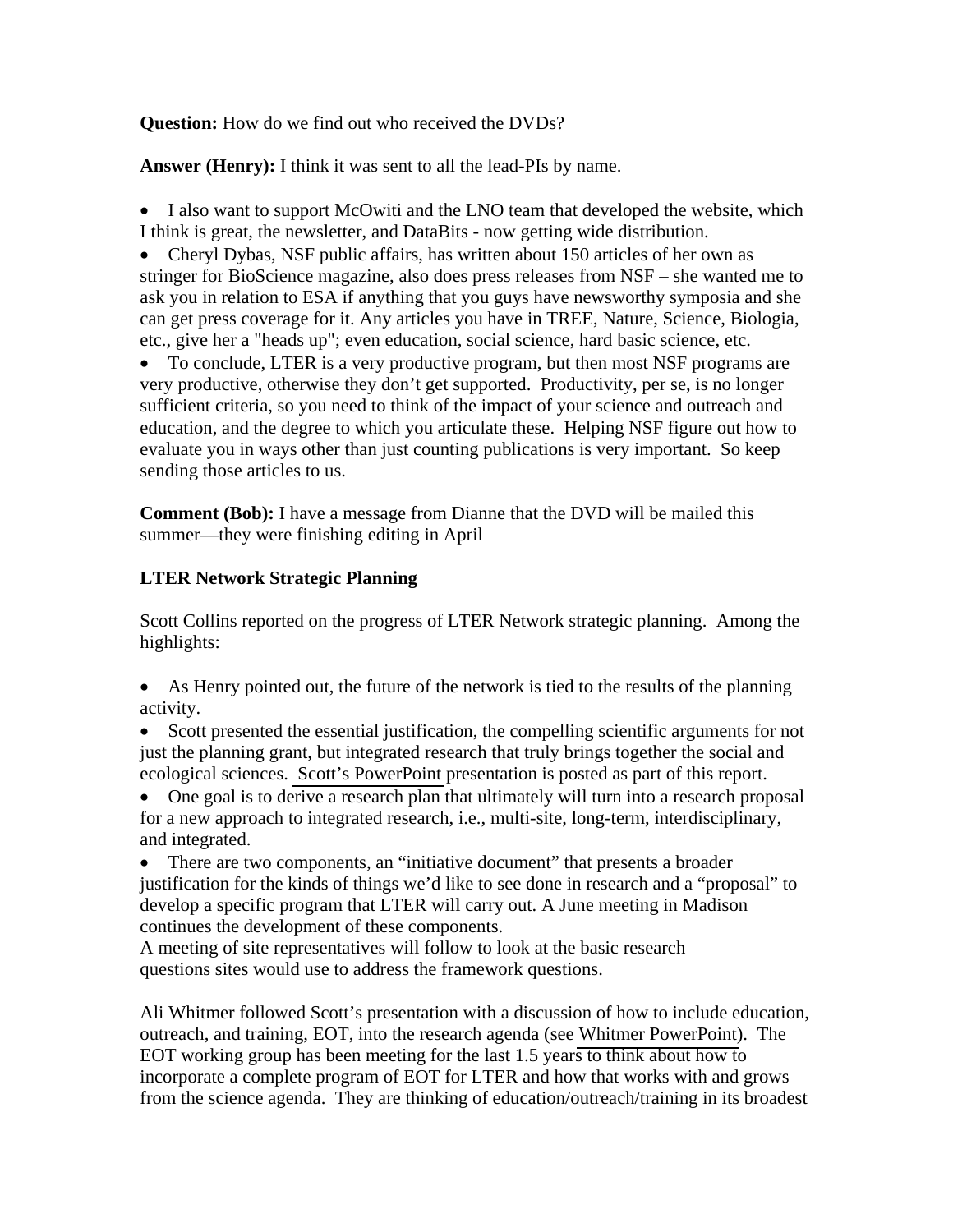sense, including formal K-12 education, undergraduate education, graduate training, public education, and how all these things interact and work together.

Barbara Benson gave an overview on the cyberinfrastructure elements of the Planning Grant (see [Benson PowerPoint\)](http://intranet.lternet.edu/committees/coordinating/spring06mtg/Benson_LTER-CC_May06.ppt). Highlights of her presentation included

- Doing science at a multi-site integrated level will involve increasing the capabilities of the scientists and sites
- Accelerating transition from association of sites driven by local goals to a wholly functional network driven by more synthetic research priorities
- Emerging environmental observatories are facing the same kind of challenges in cyberinfrastructure (CI) that we face. The supplement gave the ability to do some cross fertilization between LTER and some of the other programs
- CI goes beyond the computer power for research, networking capability, software, and hardware to include people and organizations that operate to maintain equipment, develop and support software, set standards, address patents, and provide other key services
- CI has to support different kinds of scientific activities that will be part of our expanded research to support observations, experiments, and modeling
- The CI team identified specific challenges that the network faces as well as strengths of the network
- CI plan must be integrated within the science plan and will require a new and significant investment in people and information technology, and in our capacity, (including the CI capacity at sites), building integration capacity in the network, building a program of workforce training and education, increasing our capacity for collaboration, working on a broad-based service oriented architecture, and providing resources for modeling.

**Question (Grove):** CI needs and acquisition of historical data require personnel support

**Answer (Benson):** Staff is an important cyberinfrastructure need for legacy and social science data. Legacy data in particular comes with special challenges.

**Comment (Grove):** NEON has a report on social science research related to this and much better thought out - you should take a look.

**Comment (Collins):** Legacy data is potentially a massive problem. We may need a long discussion on how we prioritize.

**Comment (Benson):** There is a workshop addressing this issue at the All Scientists Meeting (ASM).

**Comment:** The term "modeling" may be too narrow for some people who are looking for underlying principles not just a "traditional model". Theory and scale may be other concepts that have special CI needs.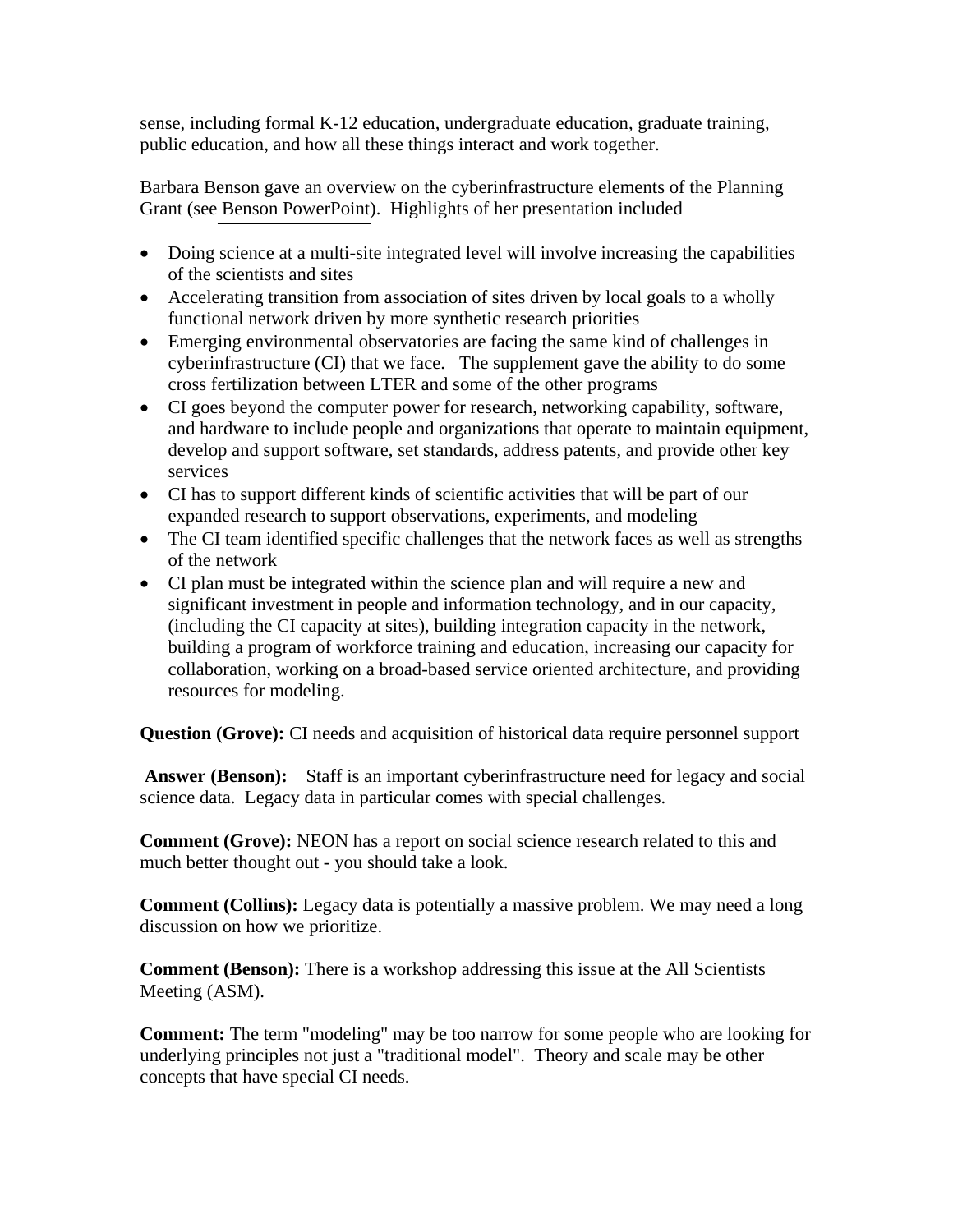**Question:** What do you see down the road? A centralized facility with hard drives and core staff or distributed system with staff at each LTER site?

**Response (Benson):** We included some of those kinds of details in the plan, but the answer depends on what we want to do. A technological solution for a multi-site experiment can use global schema, while an ad hoc integration may require a federated approach using data "wrappers".

**Question:** Why is modeling and theory in cyberinfrastructure?

**Answer (Benson):** There are components of modeling that are not yet dealt with adequately, e.g., reusing and integrating models, what you put into archives that are specific to models, etc.

**Comment**: Lots of analytical capability can be embedded into sensor networks…you can get synthesized data coming in so there is a whole lot of analysis that can take place before the data gets to you.

C**omment (Gholz)**: The plan must to define needed LTER tools and resources; if that includes NCEAS, then make case for continuing NCEAS.

**Hutchinson Amendment** – Nancy Grimm described the Hutchison Amendment to a Senate bill under consideration, and discussed possible ramifications if the amendment should pass.

After a break, Magnuson announced a change in the agenda that moves the discussion of TRENDS up before lunch and puts off the Governance discussion until the afternoon.

## **TRENDS update**

Christine Laney provided an update on the [TRENDS project](http://intranet.lternet.edu/committees/coordinating/spring06mtg/Trends_one_pager.pdf) (see [Laney PowerPoint\)](http://intranet.lternet.edu/committees/coordinating/spring06mtg/Laney_CC_May_06.ppt). Morgan Grove is working to pull up historic demographic data for counties containing LTER sites. ClimDB can be used for some data for sites whose contributions are up to date. She depends on people providing data with adequate quality control to her. Some of the issues involved with some data sets like modeling output will be discussed at a workshop at the ASM. Only unrestricted data are being used, so there have been no conflicts with data access policies. Context for site data will be obtained from site brochures. The audiences for the book include the scientific community, agencies, and educators. The TRENDS project provides an interesting exercise on how to conduct synthesis from distributed data. The dynamic generation of graphs will be a real test of EML and the Network Information System.

After a break for lunch, the afternoon session opened with a discussion of the Governance recommendations.

## **Review and feedback to the draft governance plan/bylaws**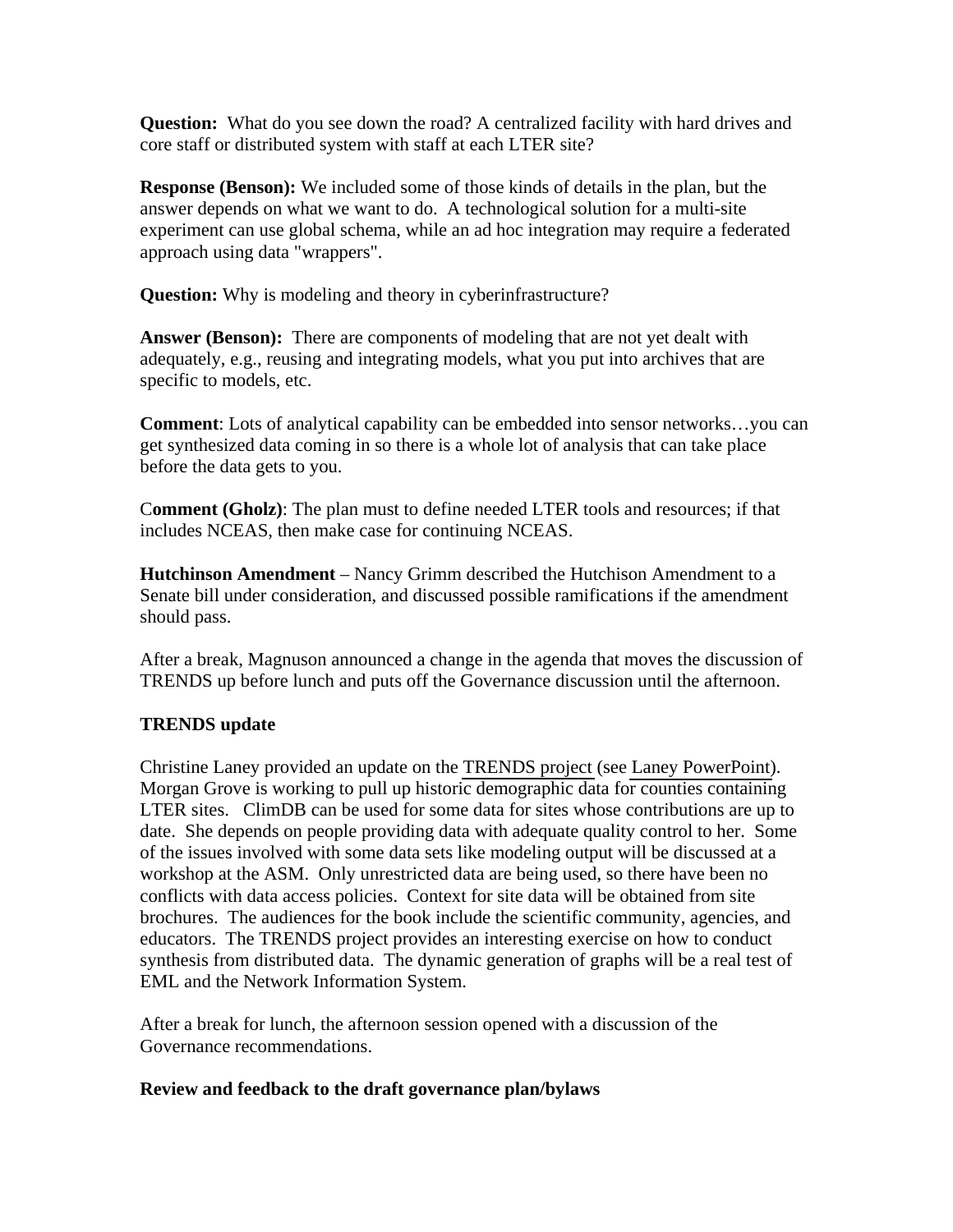John Magnuson initiated the discussion by providing the rationale for an examination of LTER governance and the charge to the Governance Working Group (GWG). He introduced Ann Zimmerman, the Chair of the Governance Working Group, who presented an overview of the activities of the committee (see [Zimmerman PowerPoint\)](http://intranet.lternet.edu/committees/coordinating/spring06mtg/Zimmerman_LTER-CC_May06.ppt) and the process that they used to arrive at their recommendations.

Zimmerman presented the main conclusion of the GWG, which is that the current governance structure of the LTER Network is inadequate to address the proposed expansion of the research agenda. Issues that led to this conclusion included a lack of efficiency resulting from a growing network and the difficulty in achieving representation in a large network. The GWG recommended an increased degree of formality in the LTER governance structure, and Ann explained the reasoning behind this recommendation.

Magnuson summarized the major changes proposed in the new bylaws (see Zimmerman PowerPoint) and expanded on the reasons for the recommendations.

Question (Shaver): New statement of purpose is radical change from long-term research to synthesis, which is both a narrowing and a movement in direction.

Answer (Magnuson): We can leave this to a writing group this afternoon.

Question (Williams): How is a statement of purpose different from mission statement?

Comment (Porter): This is an important issue that requires some discussion before writing.

Answer (Magnuson): The purpose of the present exercise is to get general buy in to the major changes in the proposed bylaws.

Question (Shaver): I would like to see a discussion about the method for electing at large members. Why are the members of the Executive Board elected by the EB and not the Science Council?

Answer (Magnuson): The rationale for at large members is to allow the EB to fill gaps in expertise, address gender inequities, and to deal with other kinds of imbalance in the EB.

Magnuson concluded that further discussion on this topic would be necessary.

Shaver and Porter raised a series of questions about the mechanics of election and term of the chair-elect that resulted in 10 minutes of further discussion. Foster stated that resolution of some of these issues by small groups would be inefficient since they would ultimately need to be discussed by the full group anyway.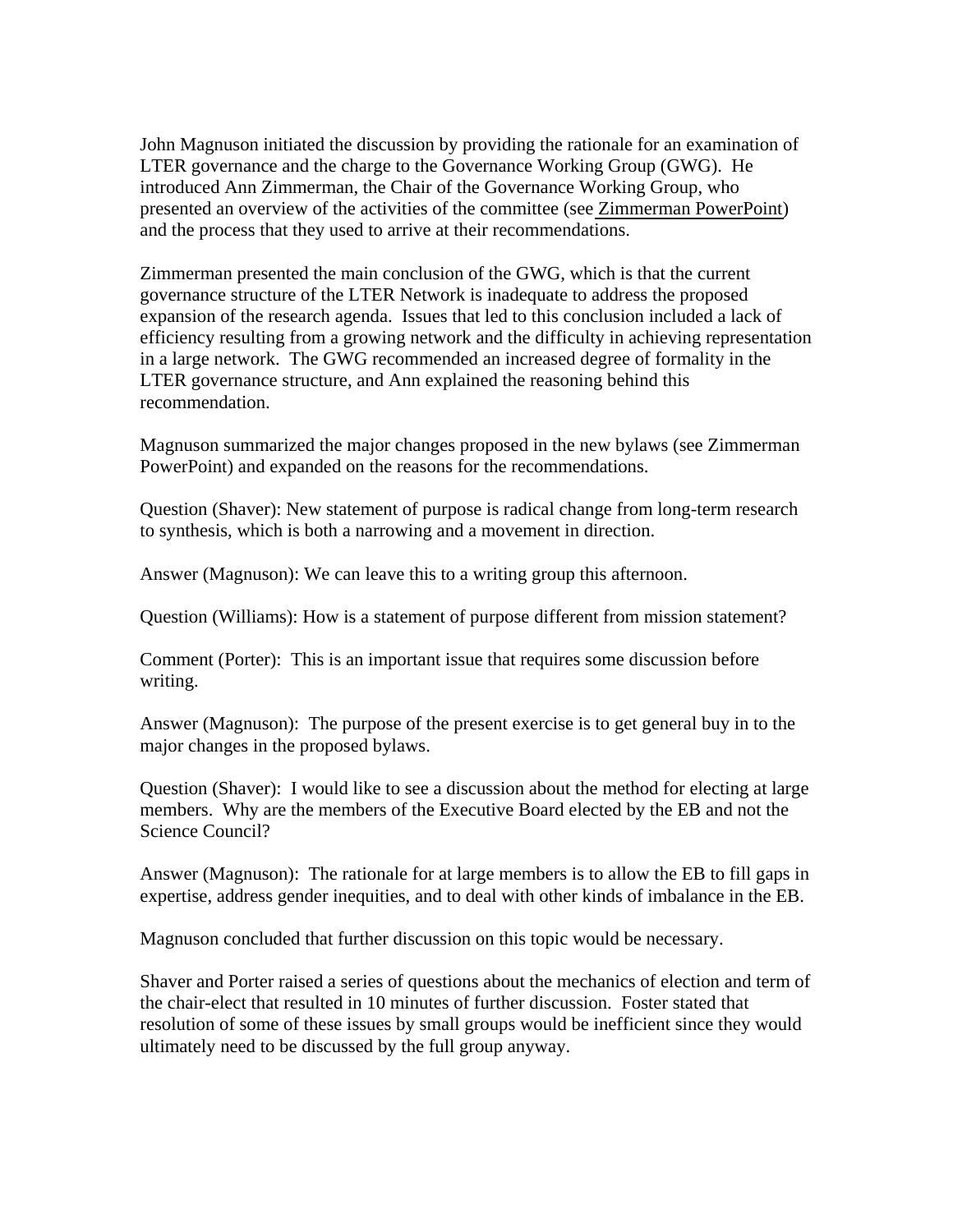Schmitt suggested that decisions by the EB that have large impact should trigger a mechanism to get feedback from the sites.

Childers: The key to moving from a complete democracy to a representative democracy is clear communication. The Governance Committee discussed the possibility of having each representative on the EB represent two other sites as well as their own.

Question (Shaver): The annual survey of sites to evaluate the LNO should be conducted by the EB. Otherwise there is a conflict of interest.

There was agreement that this change should be made.

Comment (Grimm): Is there the possibility that repetition of the order of sites serving on the EB would lead to the formation of cliques?

Response (Childers): This was considered, and should be addressed as a transition issues.

Question (Holbrook): Were other term lengths considered for the Chair?

Answer (Magnuson): Yes, but the two-year term with a training year seemed most effective.

A discussion of the terms lengths for at large members ensued. Magnuson defined the key issues resulting from the discussion.

Magnuson emphasized the importance of having notes from the Executive Board (EB) and Science Council (SC) meetings and there was a brief discussion of how to do this. This evolved into a discussion of the importance of communication between the Chair and Executive Director.

Carpenter suggested that all decision making be removed from SC and it be purely advisory. He also suggested that each SC meeting have a different, temporary chair. Things like bylaw changes could be done by e-votes. There would be a category of decision that would be decided by referendum across sites. The EB should remain smaller and be more nimble by eliminating the at large members. The upshot of these suggestions is to uncouple the functions of the EB and the SC.

Carpenter's suggestions were discussed and a number of alternate options were raised. Magnuson pointed out that the election of the Chair and the amendment of bylaws probably required face-to-face discussion. Tilman mentioned need for checks and balances by the SC over the EB, so that the SC could overrule the EB. Grimm urged the maintenance of a small business meeting when the SC meets. Carpenter predicted that having a business agenda will make it hard to keep SC thinking about network-level science.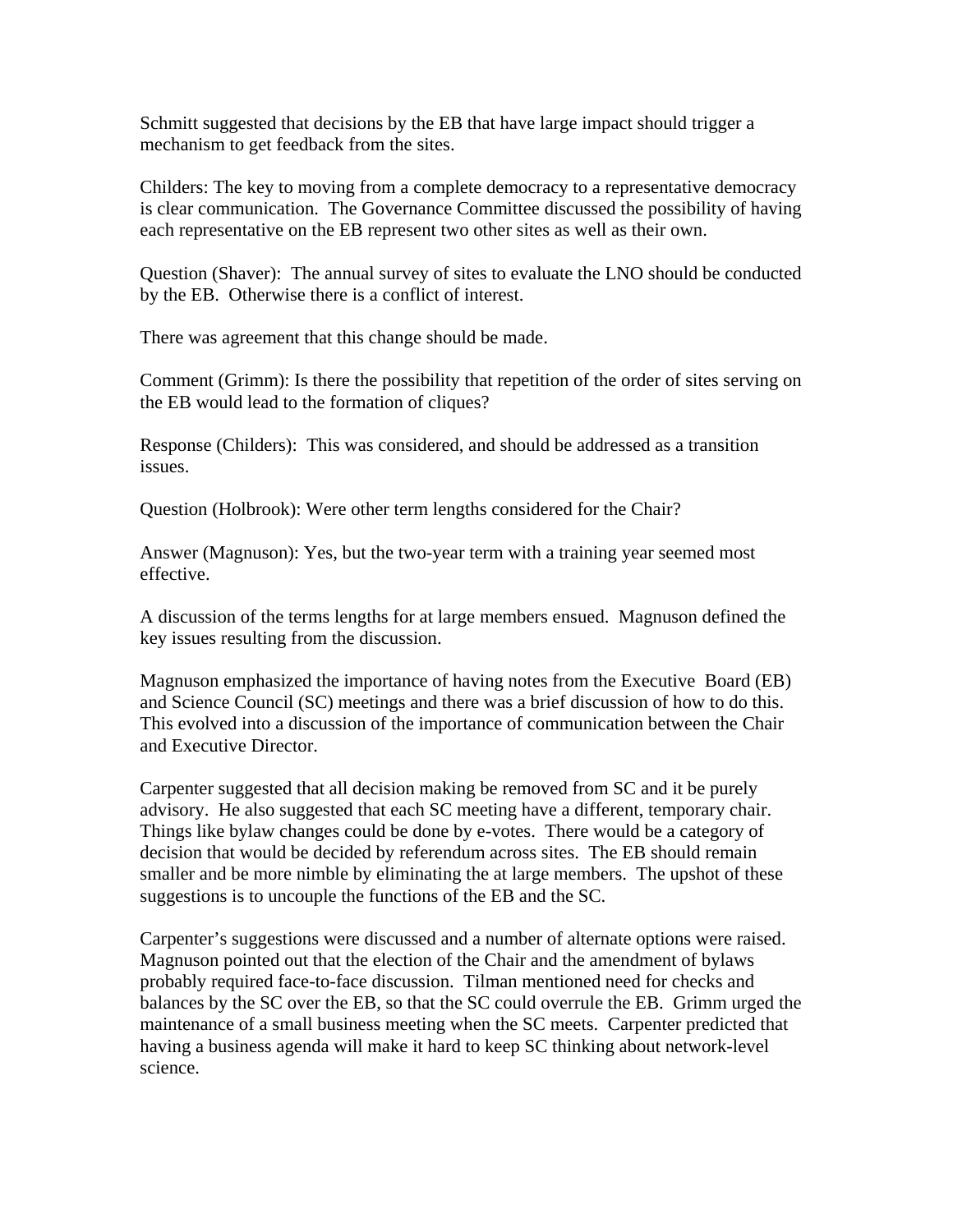A discussion ensued on the question of checks and balances.

Shaver pointed out that the bylaws fail to mention that education is under the purview of the SC.

Magnuson suggested that the appropriate order of business was to establish consensus through votes on key issues.

Tilman moved **to accept the proposed bylaws changes in principle subject to further discussion and resolution of the points left unresolved**. Subsequent to a vote on this motion, Tilman further suggested additional discussion on issues like checks and balances.

Williams asked if the bylaws addressed the possibility of adding LTER sites funded outside of NSF. Magnuson said that this issue was not addressed in the current version of the bylaws.

There was some discussion of the meaning of the motion, which was further clarified to mean that a positive vote would mean that the CC wished to continue the discussion and reach a consensus on the new bylaws by the end of the meeting.

#### Motion passed 25-0

Shaver raised the issue of the means of election of at large members of the EB. Other issues raised included whether or not there should be an IM member, the term and rotation for the Chair and Chair-elect, and ways of bringing contentious issue to SC for hearing.

The subject of the statement of purpose was raised. Robertson pointed out that the Network had a mission statement that should be consulted and volunteered to attempt to draft something. Zimmerman clarified that the function of the purpose statement was to justify the bylaws.

Magnuson summarized remaining issues to deal with, including the need for and selection of at large members, the need for an IM member, structure of the EB, the term of the Chair-elect, checks and balances, and the name of the Network Board.

There was agreement to change the wording of the bylaws to indicate that the annual survey of sites would be administered by the EB.

The name of the Network Board was changed to Executive Board by acclamation.

Magnuson opened discussion on the structure of the EB.

Pennings suggested that the requirement for face-to-face meetings of the EB be struck from the bylaws.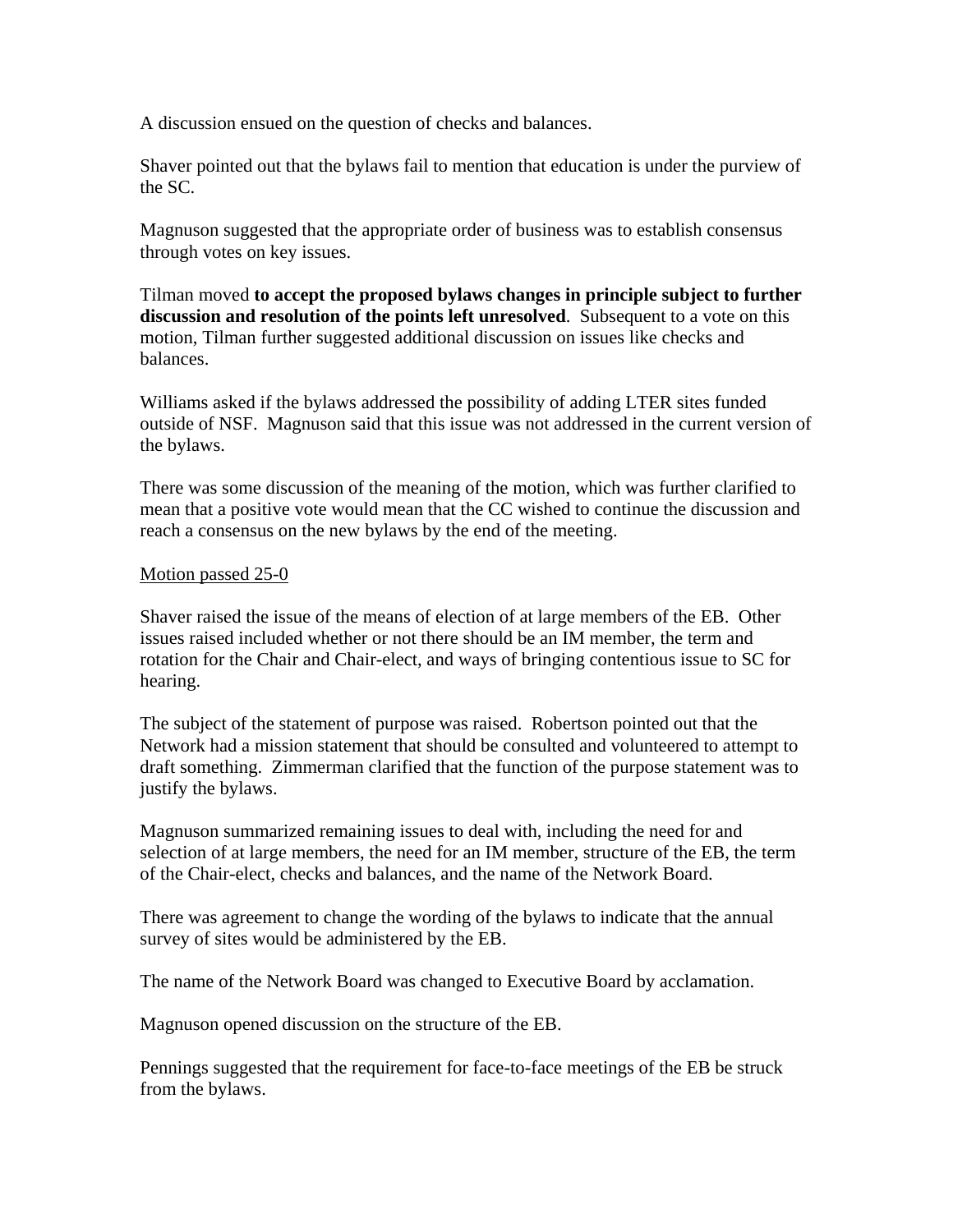Ducklow asked for recognition of different constituencies and that this be recognized in the rotation of members of the EB.

Porter raised a question about the formation of the EB. Magnuson suggested that this issue among others needed to be dealt with separately as a transition issue.

Size of EB and location and frequency of meetings were other issues.

Porter suggested that at least two meetings a year would be necessary because of the new duties assigned.

Waide suggested that this might be an opportunity to test the efficacy of electronic meetings.

Zimmerman suggested that studies have shown that face-to-face meetings our very important for new bodies such as the EB.

Former EC members provided input on the usefulness of face-to-face meetings. The general consensus was that face-to-face meetings are important.

Childers suggested that language on meetings should be as little restrictive as possible.

The consensus was that the bylaws should indicate that the frequency, manner, and location of meetings of the EB will be set by the EB

Magnuson defined three options for a vote on this issue.

1) Give no guidance to the EB, and leave it up to them

2) Meet at least at semi-annually with at least one face-to-face and additionally as needed

3) Meet at least three times face to face

Option 2 was passed with 16 positive votes

A majority vote indicated that there should be no specification in the bylaws about annual meetings with the National Science Foundation.

The CC then took up the size of the EB.

Carpenter suggested that the suggested size of the EB was too large and should be reduced to 10 voting members or less, not including the Chair.

Ducklow raised a concern that a smaller group might not be as representative.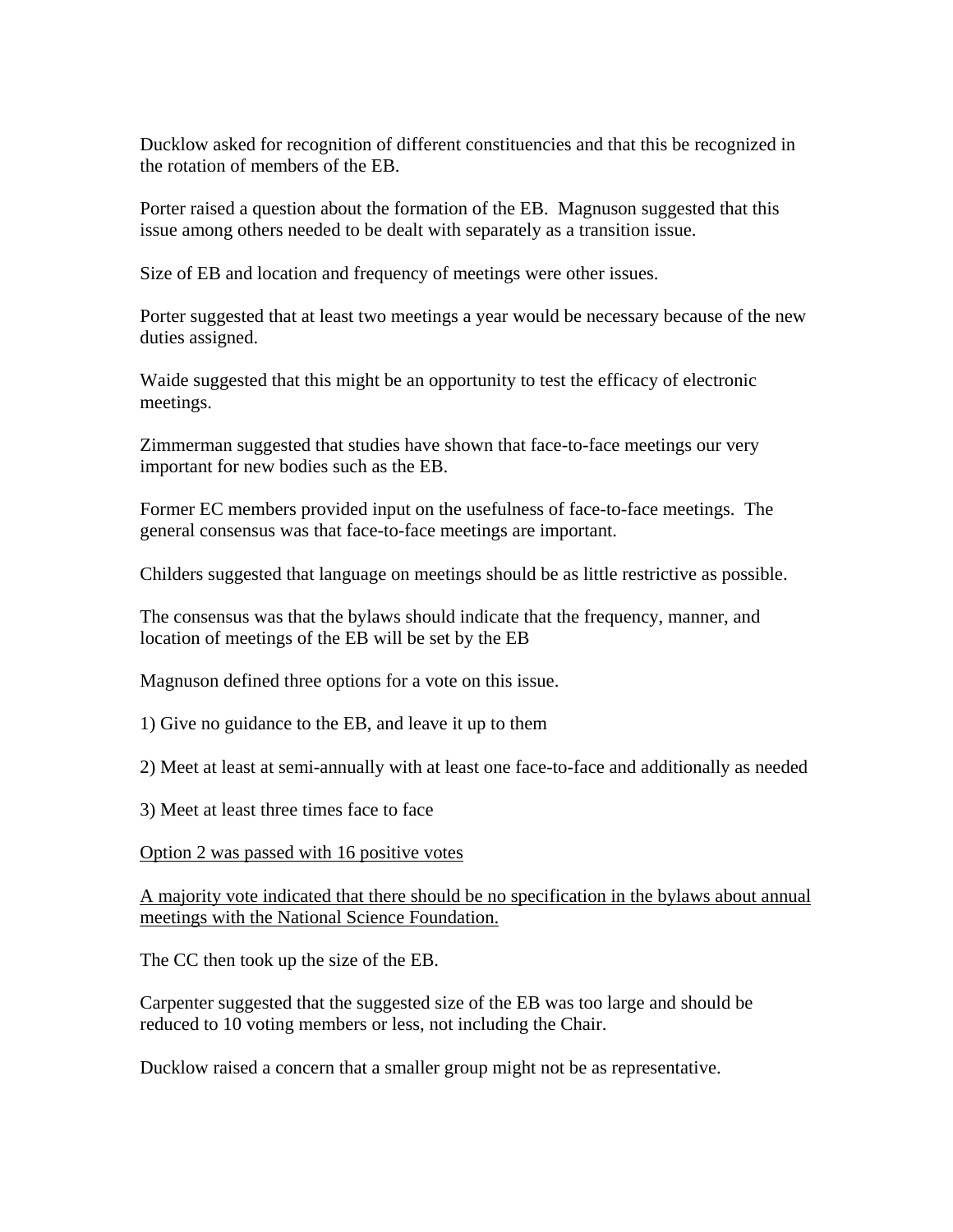Magnuson suggested that the motion should be 9-11 members to provide room for further discussion.

Magnuson presented two options for a vote.

1) The wording in the bylaws presented by the Governance Committee (15-16 members, 9 from sites, 3 at large, 1 IM, Chair, Chair-elect, Executive Director)

2) The EB should have 9-11 voting members.

The option to have 9-11 members passed by a simple majority.

Waide moved that one of the members of the EB be a representative of the Information Management Committee.

Tilman argued that only site representatives should be voting members of the EB.

Benson indicated that it made most sense if there was a non-voting member of the EB selected by the Information Management Committee.

Robertson moved that the EB should allow liaisons from standing committees to attend EB meetings. However, when it was pointed out that this would increase the size of the committee by 5, the motion died.

The motion to have a non-voting IM representative to the EB, selected by the IM Committee every third year, carried by a majority vote.

Carpenter suggested that we focus on the steady state operation and asked whether sites would always serve with the same other sites.

Magnuson replied that that would not be the case, and initiated a discussion of other options to prevent groups from forming

Grimm moved that the recommendations of the Governance Committee regarding nine site reps be adopted with instead two at large members selected by sites with two year terms.

Tilman commented that the motion would lead to EB size of 14, which is too large for efficiency.

Carpenter moved that the EB be composed of nine members elected by sites with no at large members.

Magnuson called for a vote between the Grimm and Carpenter motions.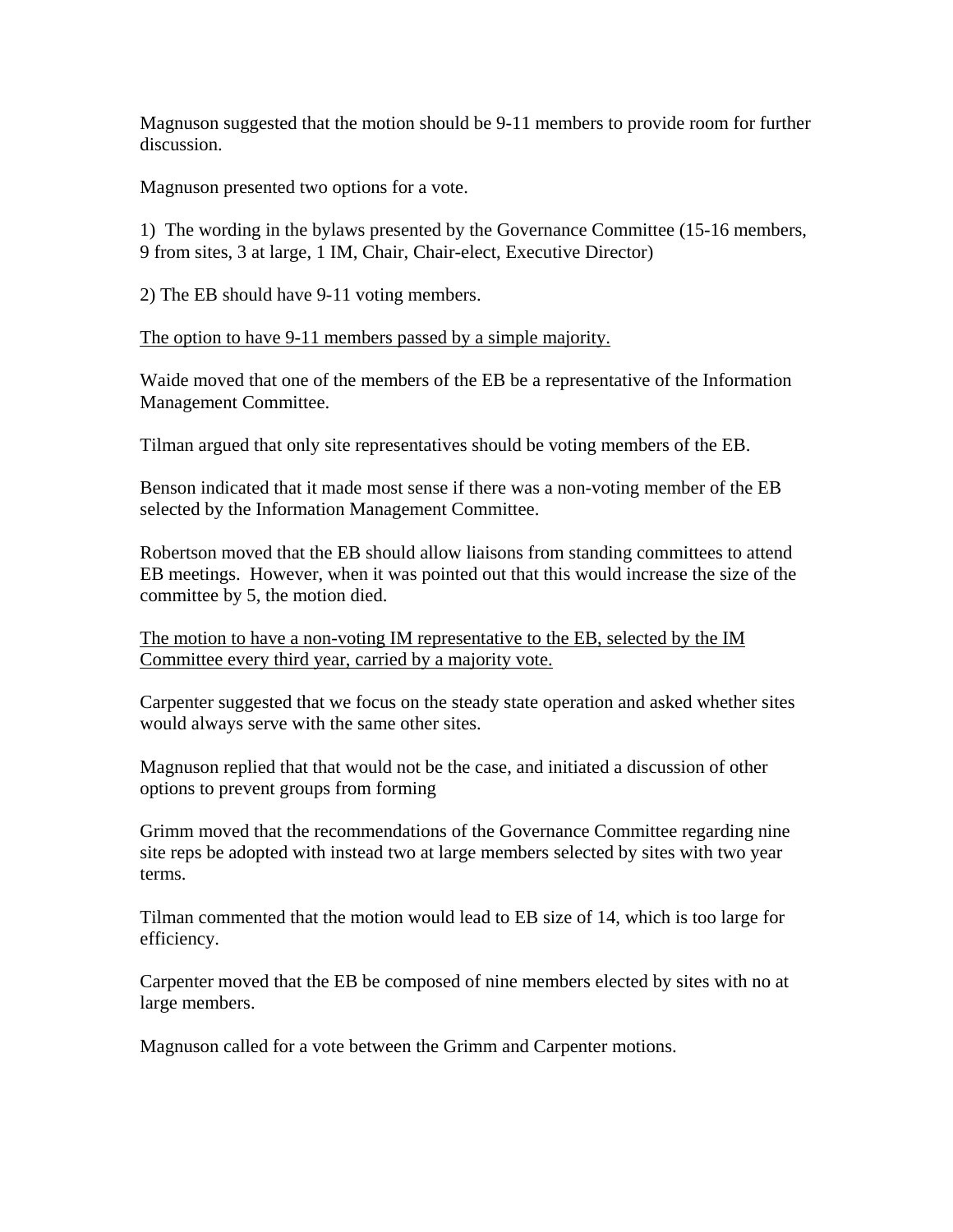The motion to constitute the EB with nine members each elected by sites in rotation passed by a majority vote.

Magnuson then opened the discussion on a mechanism for checks and balances that would allow reconsideration of decisions made by the EB.

Holbrook proposed that minutes from EB meetings, once approved by the EB, be distributed to sites with a time frame for comments. In case of dispute, one or more sites can address issues to the EB and SC.

Pennings suggested that the appeal of a decision need to be by more than one site. This sparked a discussion of the appropriate number of sites needed to trigger reconsideration and the mechanism to effect such reconsideration.

Collins suggested that we may need a separate group constituted of the lead PIs rather than tasking the Science Council with addressing disputes.

Grimm suggested that part of the Science Council meeting be devoted to issues that may arise from EB decisions.

Benson suggested that it would be prudent for the EB to poll the LTER community before making controversial decisions.

Robertson suggested that we add a clause to the Bylaws allowing appeals of EB decisions to the SC.

Waide summarized the three alternatives discussed so far, and argued for a mechanism that would protect the SC from having to address too many appeals.

Magnuson suggested that a decision about an appeal be left to the Chair, but there were objections to concentrating too much power in the hands of a single individual.

Williams pointed out the lead PIs need to retain final decision-making power for the Network.

Tilman moved that appeals of EB decisions to the SC can be made by five or more sites and that the SC has the power to override EB decisions.

Magnuson asked Robertson and Tilman to draft text addressing this issue for a vote the next day.

Magnuson outlined the tasks to be accomplished for the next day.

Magnuson moved to change the name of the Network Board to the Executive Board, and the motion passed by a simple majority.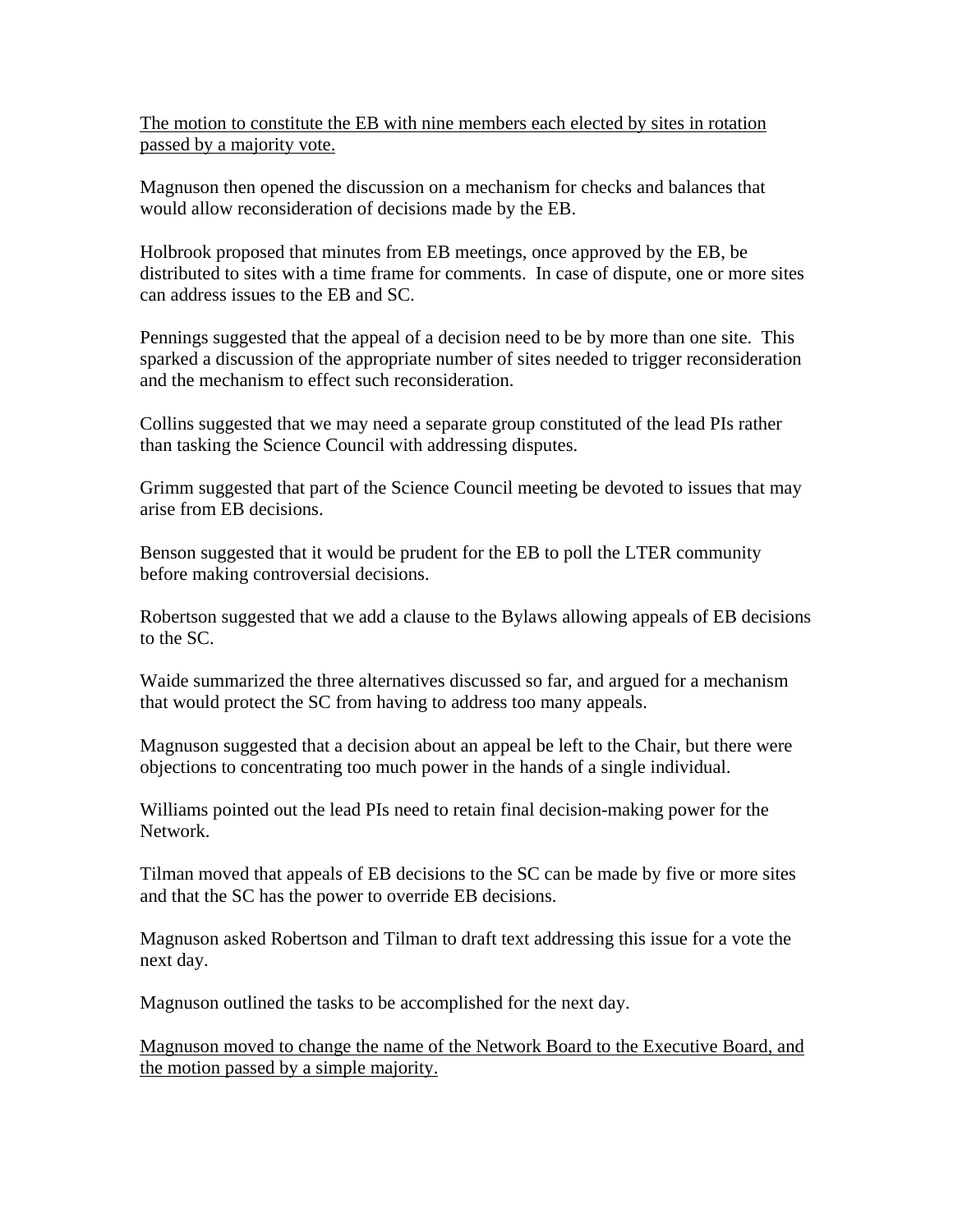### **May 18 2006**

Magnuson called the meeting to order at 8:00 am.

### **Election to the Executive Committee**

Magnuson presided over the election to fill two positions on the Executive Committee left vacant by the completion of terms by John Hobbie and Dan Childers. Five candidates were on the ballot: Peter Groffman (HBR), Diane McKnight (NWT), Gene Kelley (SGS), Dan Reed (SBC), and Berry Lyons (MCM). Groffman and Reed were elected.

Magnuson recognized and thanked the two outgoing members of the Executive Committee, John Hobbie and Daniel Childers, for their most valuable contributions and statesmanship over the last three years. Each were asked for their comments or insights.

### **Revision of the Bylaws (continued)**

Magnuson returned to the revision to the Bylaws and introduced a draft statement of purpose for consideration. A motion to accept the following statement was approved by a majority:

*Article I, Section 2. Purpose: The purpose of the LTER Network is to promote the advancement and applications of long-term ecological research in the United States and internationally. This is accomplished through communication and coordination of research, education, and information management activities, and through synthesis activities across sites and ecosystems and among other related national and international research programs.* 

New wording prepared by Tilman and Robertson regarding checks and balances was presented by Magnuson for discussion. Magnuson presented alternate wording devised by himself and John Hobbie. Grimm suggested wording that affirmed the ultimate authority of the SC. Discussion of these alternatives led to modifications of wording and a charge to Robertson and Zimmerman to develop a consensus version.

Magnuson presented wording on the issue of at large members of the EB. Carpenter suggested that some of the 9 voting members of the EB might be elected at large by the SC. Hobbie indicated that the LTER governance structure had been based on at large members for 26 years and that the system had worked well. Much of the discussion focused on the mechanism for achieving a mixed model of site-selected and at large members. Carpenter suggested a straw vote on a mixed model. A majority favored the model without at large members.

*The Executive Board shall be composed of the elected Chair of the Science Council serving as Chair of the Executive Board; nine Members selected by individual Sites on a*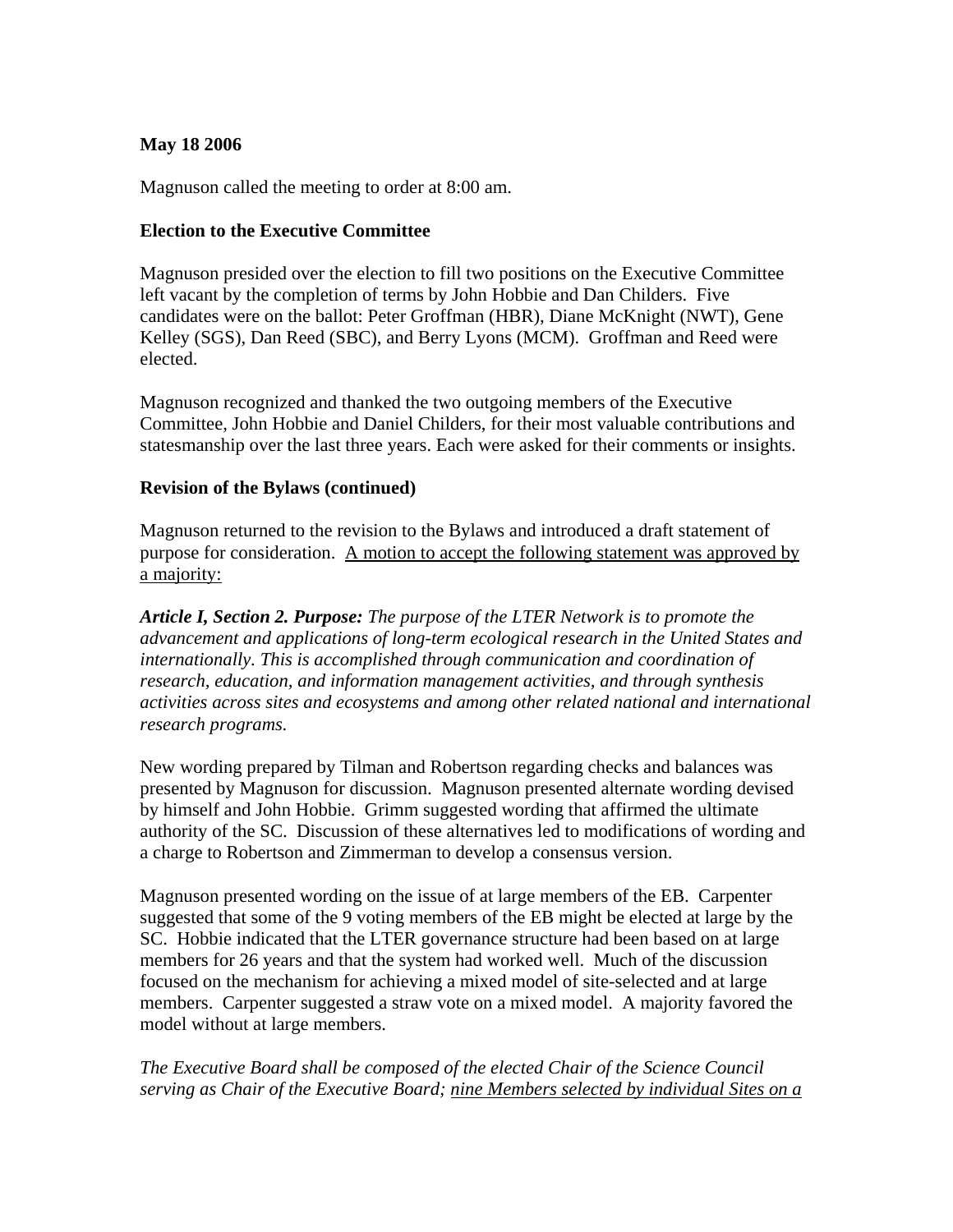*rotating basis; an Information Manager; the Executive Director of the Office, and, as needed, a Chair-Elect.* 

There was a motion to correct other wording in the bylaws that addressed other issues relating to the size of the EB, which passed by a majority.

There was a revised paragraph addressing the frequency of EB meetings, which passed with a majority.

*The Executive Board for the LTER Network will meet a minimum of two times per year on dates designated by the Chair. The Executive Board may use teleconferencing or other electronic methods as an alternative to meeting in person, but in no instance shall it meet in person less than once per year. The Chair shall have the authority to call special meetings of the Executive Board to address urgent governance issues. Except in situations that require immediate action, notice of all meetings must be distributed to Network Sites at least two (2) weeks in advance of the meeting, so that Network members have the opportunity to bring forward business for the Executive Board to consider. Meeting minutes will be archived and made available to all Sites no more than two (2) weeks after any meeting.* 

Another revised paragraph addressed quorum and mechanisms for meeting of the EB.

*Article V, Section 5. Voting: Voting requires a quorum of the 9 voting members. The IM member and the Executive Director of the LTER Network Office are non-voting members. The Chair only votes to break a tie. Except as otherwise expressly required by these Bylaws, all matters shall be decided by the affirmative vote of a majority of the voting Members of Executive Board members present.* 

There was motion to remove the names of the standing committees from the bylaws, which passed by a majority.

Williams moved to add voting Graduate Student and Information Management representatives to the Science Council. After discussion, this motion was voted down 21- 3 against.

A motion to make Chairs of Standing Committees non-voting members of the SC passed with a majority.

Under Article 5 section 6, a suggestion was made to allow the Executive Board to remove a member by a two-thirds vote of the Executive Board. In such a case, the EB may ask the site to replace the Board member.

*An Executive Board member may be removed by a two-thirds (2/3) vote of the Executive Board.*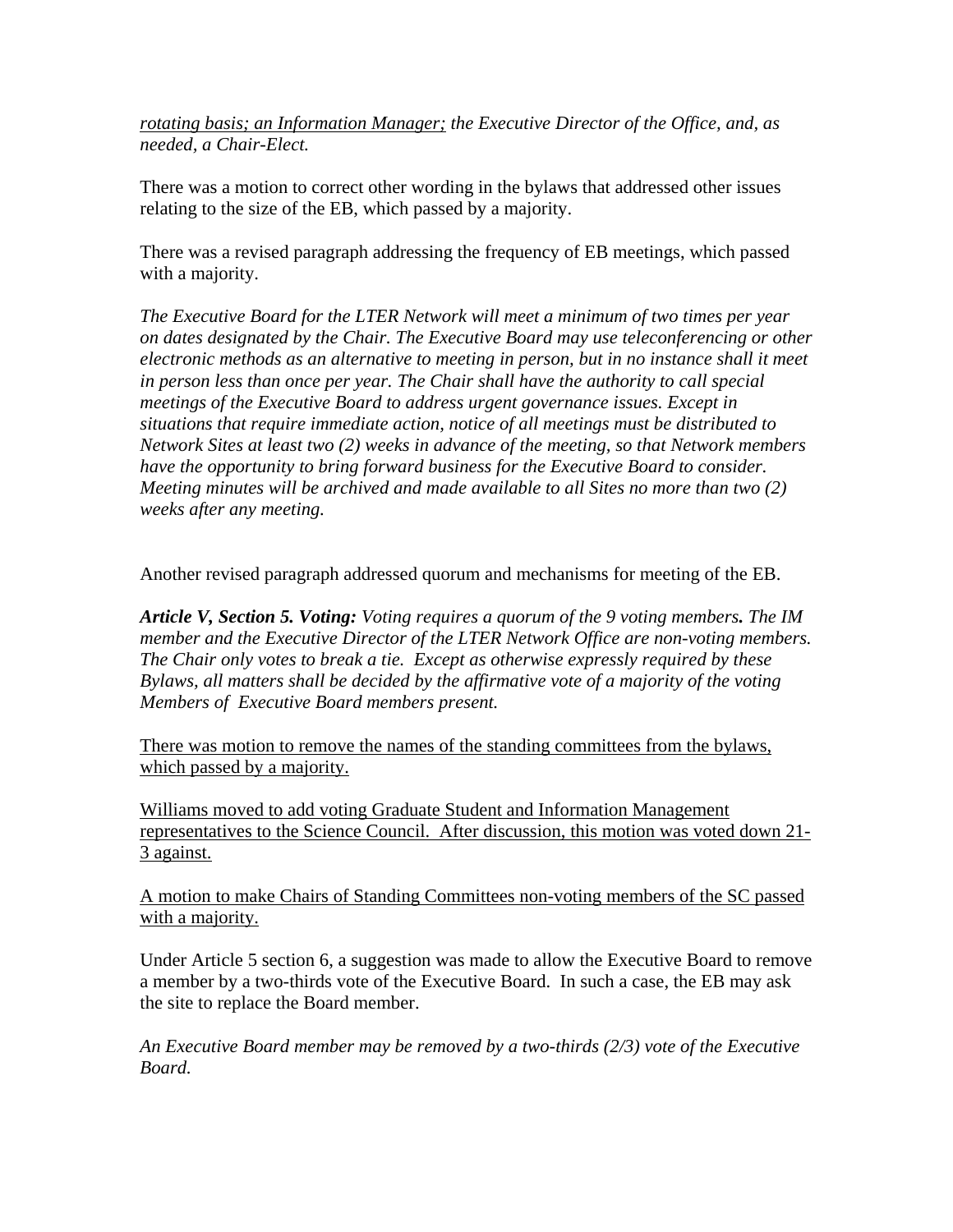There was also a suggestion that wording be added indicating that it is up to a site to replace a member of the EB in case of resignation or removal for the remainder of the term.

*In the event that a Site Representative is removed or is not able to fulfill his or her term, the Site will choose a replacement to complete the term.* 

Robertson presented additional wording addressing issues on the powers of the SC and the mechanism for redress of decisions of the EB. Any site can seek redress from the EB and with the support of 5 sites from the SC.

A motion to accept the second paragraph as proposed by Robertson was approved by a majority.

*If a site objects to a decision of the executive board, it can seek redress of the issue with the Executive Board, and with the support of at least 5 sites, with the Science Council.* 

### A motion to accept new wording on the powers of the SC was approved by a majority.

*The Science Council reserves ultimate authority for decisions affecting the Network, and may address any issue that arises from the Board, the Network Office, or the participating LTER sites.* 

Shaver moved and Pennings seconded a motion to accept the bylaws as amended.

Robertson raised a point of order as to whether there should add language regarding parliamentary procedures. Magnuson suggested that not having such procedures provides flexibility. Robertson indicated that Roberts allowed informality. Waide asked if it needed to be part of the Bylaws. Robertson said that if it was not part of the Bylaws, rules are at the discretion of the Chair. Carpenter indicated that adopting Roberts Rules of Order could lead to spirals of rule-bound discussion.

### A motion to add Roberts Rules of Order to the Bylaws was defeated.

Pennings moved an amendment to allow editorial and grammatical changes that do not change the sense of the Bylaws without further discussion, which was accepted by the mover to the original motion.

The motion to accept the bylaws was approved 25-0 with one proxy vote (BES) and one absence due to illness (MCM).

Magnuson thanked the Governance Working Group and their chair, Ann Zimmerman, for the excellent work that they had done to develop a completely new set of bylaws that made sense to the Coordinating Committee and was thus able to be passed efficiently with constructive changes rather than a complete overhaul. He complimented the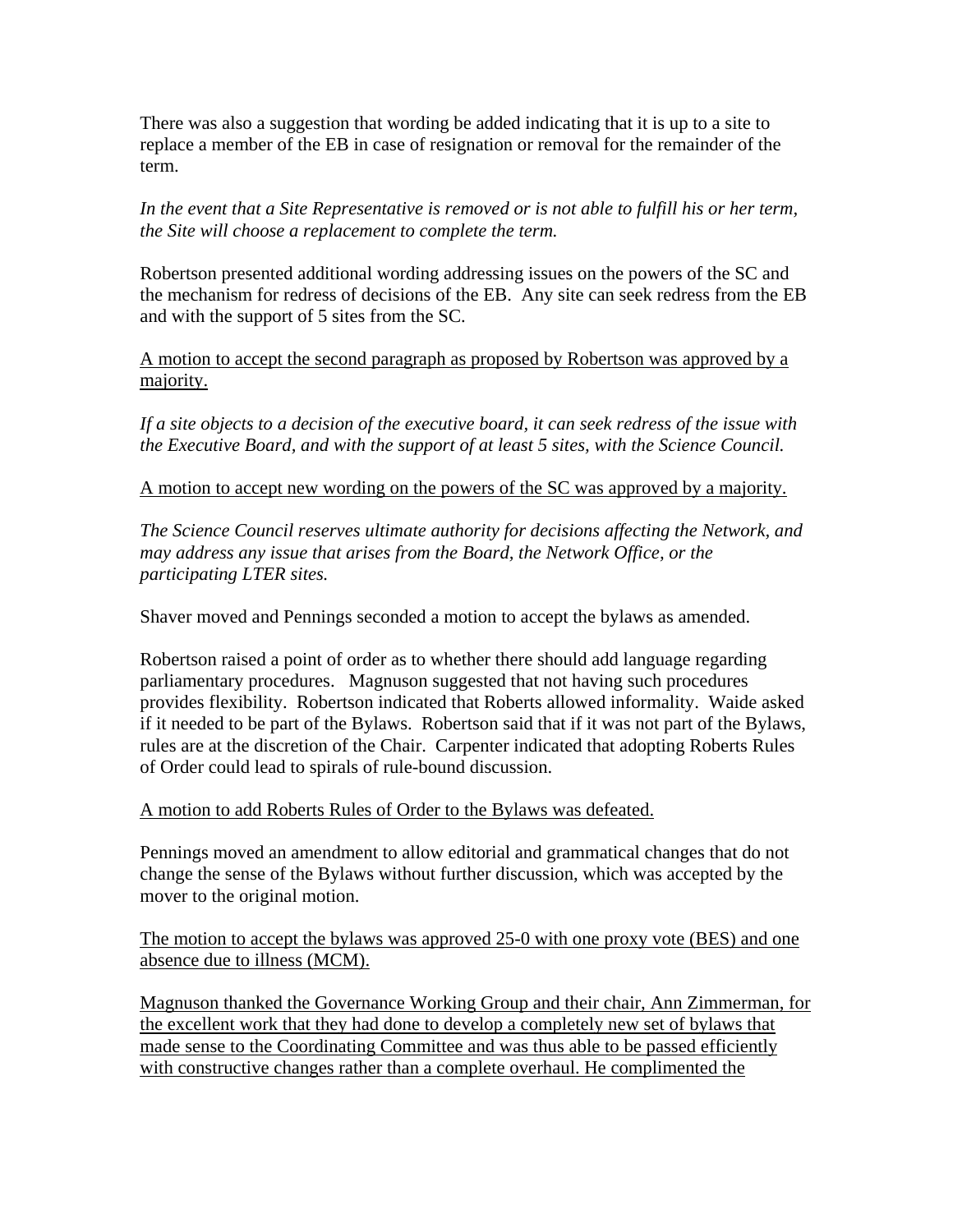members of the CC for moving in this new directions spelled out in the 2006 revised bylaws.

### A motion to allow transition issues to be dealt with by the EB was approved 24-0.

A motion for the EB to review the effectiveness of the Bylaws annually for two years and report to the SC was approved 24-0.

Grimm raised a question about meetings of the SC and transmitted an invitation from Morgan grove to hold the Spring 2007 SC meeting at BES.

Magnuson thanked the Governance Committee for their efforts.

### **Implementing activities of the Science Council**

Magnuson led a discussion focused on the desirability of having spring or fall meetings of the SC. If in the fall, the SC meeting could be held as part of the ASM every three years, thus relieving stress on the budget.

There was discussion of the means of setting the agenda for the SC, with several ideas emerging. The Planning Grant will set the general direction of SC discussions in the immediate future. Grimm asked whether there would be a need for a SC meeting in 2006 or early 2007 to address issues arising from the Planning Grant. Collins thought that such a meeting might be necessary.

Tilman suggested that SC meetings might address multiple topics and therefore could require a separate program chair. Carpenter suggested having an early meeting to generate ideas. Hopkinson gave an example of such a meeting he organized with J. Hobbie when the LMER program was folded into LTER. Waide suggested that we use the ASM for the first meeting of the SC, and reminded the group of the significant budget implications of meeting 60 people. Schmitt suggested that the importance of additional SC meetings should require finding the funds for these meetings. Bond suggested that the Planning Grant meeting of site representatives could constitute the first SC meeting. Collins indicated that the SC might take the responsibility for further developing details of the proposal coming out of the Planning Grant and to submit the proposal.

Magnuson suggested focusing on the potential products of SC meetings. Proposals are one possible product. J. Hobbie suggested that it is time to think of a new compendium project similar to the 2003 BioScience issue. Papers from science themes have always been a product of our annual meetings. Grimm suggested that the SC might require a program sub-committee, and that this should be discussed at the ASM meeting of the SC. Waide suggested the use of new technologies for communication.

Kloeppel suggested that we nail down the locations of the next 1-2 meetings so we can begin planning. Brokaw commented that there would be a meeting of LTER social scientists in Puerto Rico in fall 2007. Schmitt raised the issue of the length of the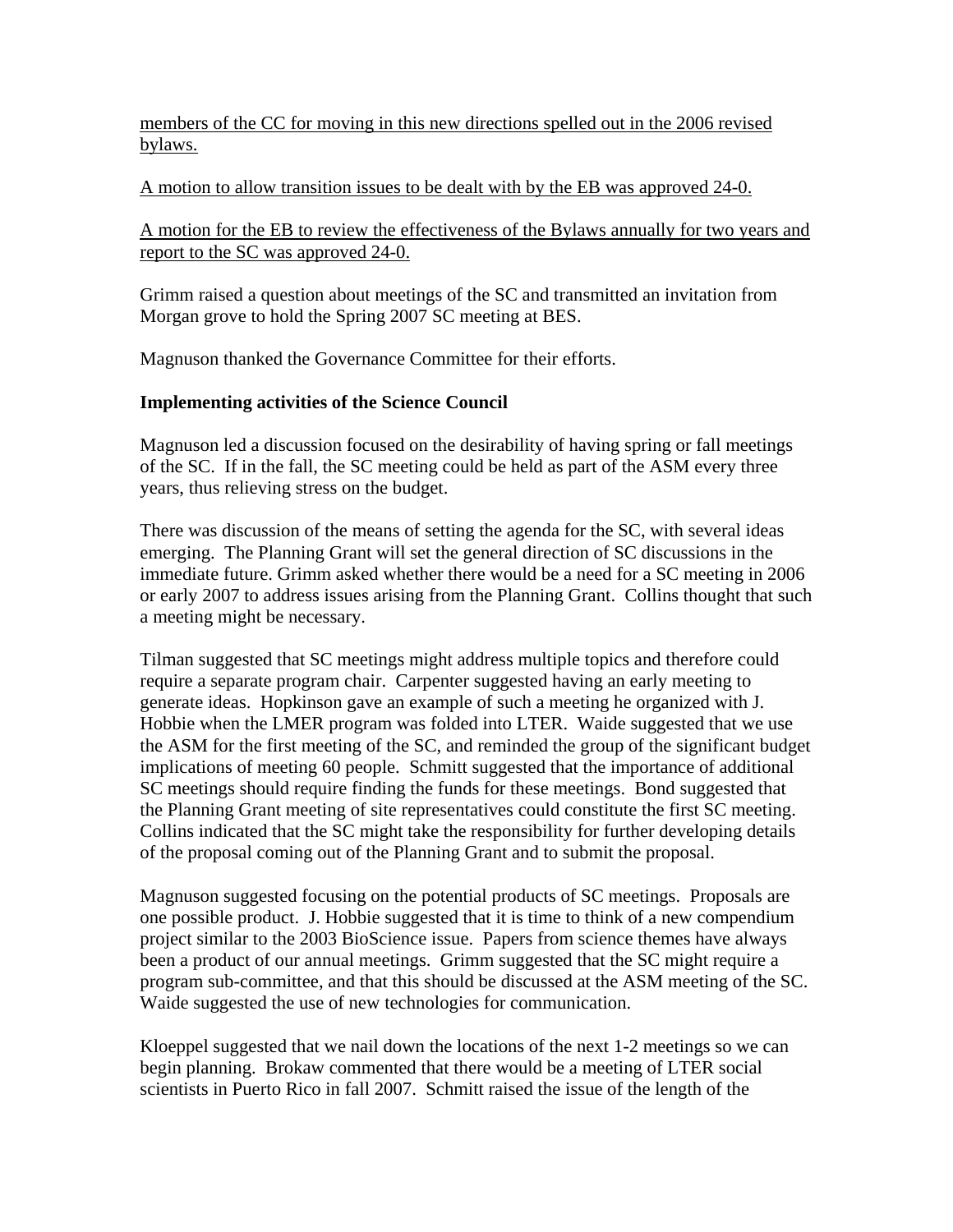meeting. Carpenter suggested 2.5 days. Tilman suggested that meetings should be held at field sites whenever possible. Kloeppel suggested that the existing order of site hosts be preserved. Gholz suggested that every third year there could be a second meeting at the ASM.

The consensus was to schedule the Spring 2007 meeting for 2.5 days to be hosted by the Antarctic sites. Ducklow and Lyons would be co-organizers for that meeting. Grimm suggested that the Spring 2007 meeting should focus on a discussion and follow up to Planning Grant activities. Whitmer suggested a delay in establishing the program committee for the Spring 2007 meeting until after the July Planning Grant meeting There was a sentiment to have this meeting on the west coast. Subsequent meetings would be Baltimore (Spring 2008), Georgia Coastal (Spring 2009), and Plum Island (Spring 2009).

Magnuson proposed a half-day meeting of the SC at the 2006 ASM. Carpenter suggested that an early meeting should be held without too much structure to allow creativity. Steve Carpenter and Dave Tilman expressed interest in being program co-chairs for the 2008 SC meeting.

## **Election of Chair**

Waide led a discussion of the process for selecting a new Chair. John Magnuson left the room during this discussion. Waide informed the CC that Magnuson was willing to continue as Interim Chair for one year beyond the ASM. The principal issue was whether the fall election would be for a Chair or a Chair-elect.

Robertson moved and Grimm seconded a motion to elect a Chair-elect at the Fall 2006. When the Chair-elect takes office as Chair will be decided as a transition issue. The motion passed by a majority.

Grimm moved the formation of an ad hoc nominating committee, whose members could not be candidates for the position of Chair. The motion passed with a majority.

The ad hoc nominating committee was formed with Grimm as Chair and Carpenter, Tilman, Schmitt, and Ducklow as members.

## **ASM Update**

Bob Waide gave a briefing on progress in planning the ASM meeting (see [Waide](http://intranet.lternet.edu/committees/coordinating/spring06mtg/Waide_LTER-CC_May06.ppt)  [PowerPoint\)](http://intranet.lternet.edu/committees/coordinating/spring06mtg/Waide_LTER-CC_May06.ppt). Waide reiterated the need for stable participant lists from the sites and explained why these lists were important. He also requested an estimate of total attendees from each site. In response to a question from Williams, Waide indicated that some ad hoc working groups for the Planning Grant would self organize and others would come out of the pending Planning Grant meetings. The consensus for scheduling a meeting of the SC was to organize the meeting for late afternoon on Saturday, the  $23^{\text{rd}}$ . The process for allocating posters was discussed briefly. Additional details on registration for the meeting, housing reservations, the graduate student symposium, the poster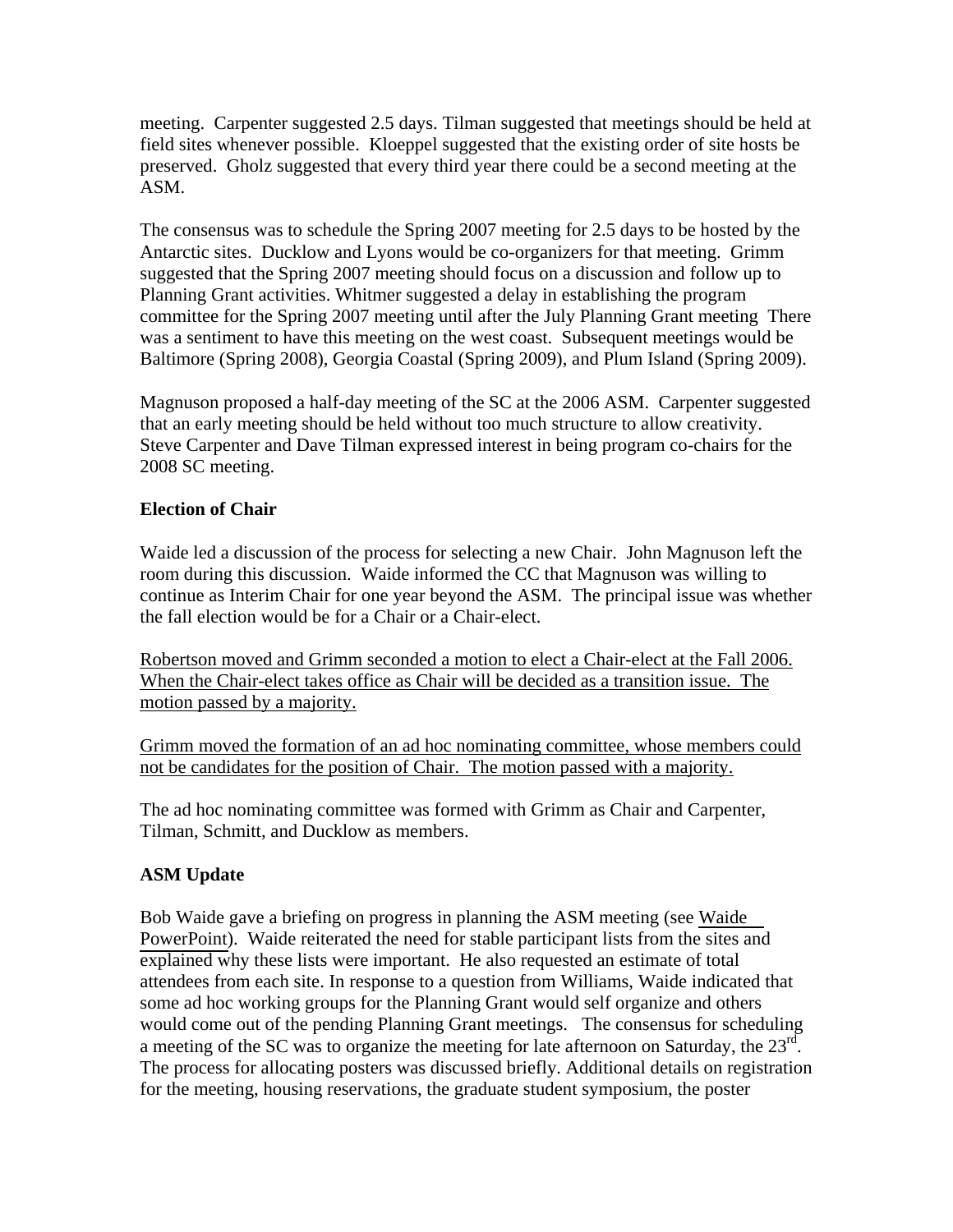sessions, and transport from the airport were also discussed. In response to a question, Waide indicated that \$50K in participant support funds would be available for post-ASM follow up meetings.

Lunch and field trip took place from 12-2:30 pm.

## **NEON**

Grimm led a discussion of new developments with NEON that focused on the actions that LTER might take with regard to these new developments.

# **Review of the LNO**

Waide gave a presentation (see [ASM PowerPoint\)](http://intranet.lternet.edu/committees/coordinating/spring06mtg/ASM update_LTER-CC_May06.ppt) on the accomplishments of the LNO and the results of the mid-term review b NSF. He pointed out that issues with the 2002 review panel stemmed in part from the absence of a mechanism for the LTER Network to provide an endorsement of the activities of the LNO. This issue led to the development of annual reviews of the LNO by the Executive Committee and the annual site survey.

Waide pointed out that the mid-term review was very favorable and discussed the major recommendations and the LNO response to those recommendations.

John Hobbie commented on the process for reviewing the LNO. He indicated that the CC had not been as aware of LNO activities as they should have been. He suggested that there should be a better way of involving LTER governance in the LNO.

Waide pointed out that new mechanisms for communication are particularly important to develop because the LNO will begin to develop the renewal proposal shortly.

Waide presented a short overview of LNO activities directed toward acquiring, archiving, and making remotely-sensed data more accessible to sites. In this context, remotelysensed data include thematic mapper, Global Fiducial Library, National Technical Needs, and International Space Station images. Waide showed a presentation used by Will Stefanov to brief astronauts going to the International Space Station.

McOwiti Thomas in the LNO is helping to develop a communication plan for the LNO and will begin to consider a similar kind of plan for the LTER Network as part of the network Strategic Plan.

LNO staff are working with the Information Managers and the Network Information System to develop the Network Information System (NIS). Waide gave an overview of the different elements of the NIS and how they fit together into an information system.

The presentation ended with a discussion of Polycom technology for virtual meetings. The LNO will prepare a briefing document on the different options for acquisition and implementation of this technology. The LNO will also prepare a demonstration.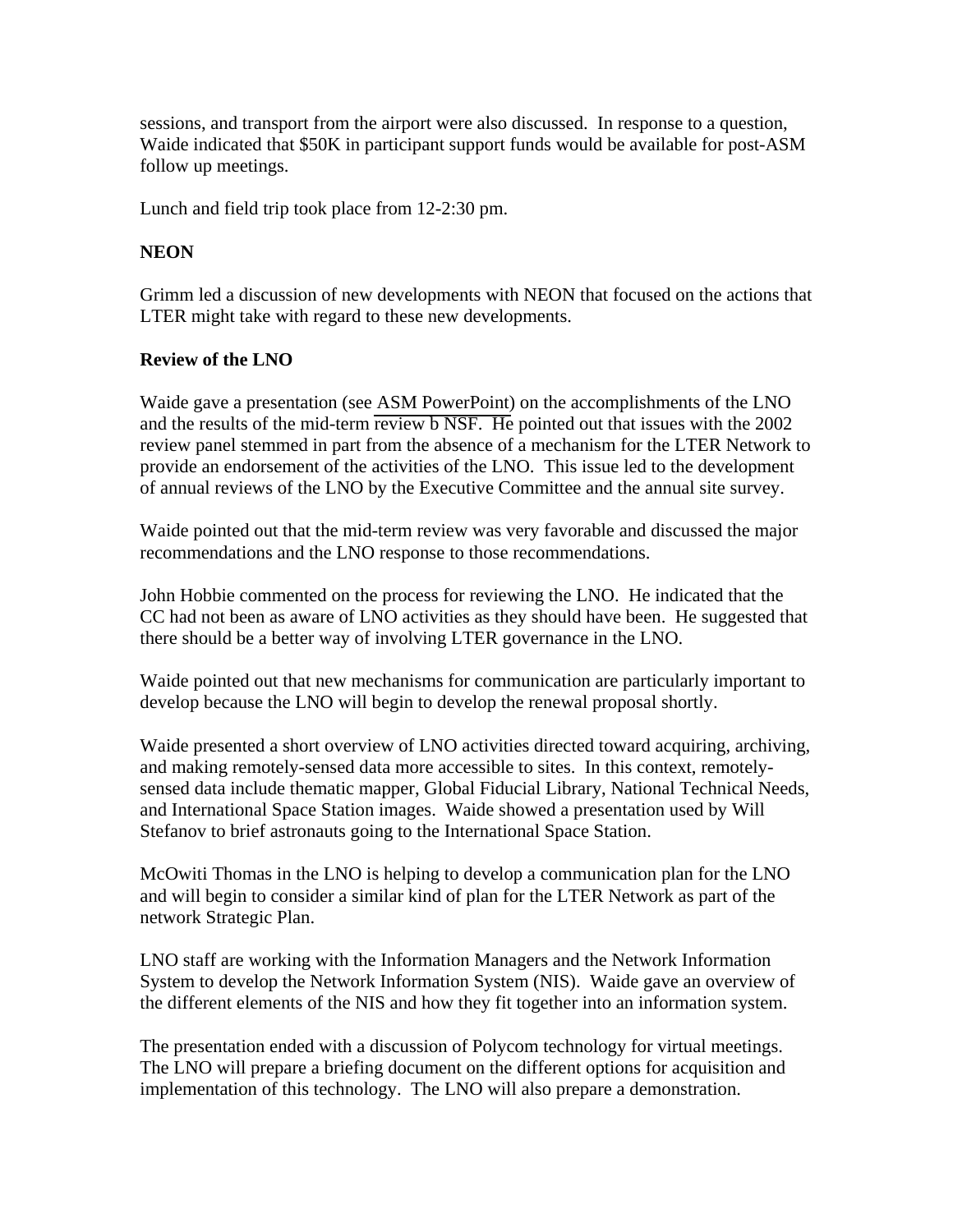Pennings asked how decisions about priorities were made and specifically what metrics were being used to evaluate different types of investments of LNO resources. After thanking our Cedar Creek hosts for their hospitality, the meeting was adjourned.

### **List of Attendees**

Coordinating Committee Site Representatives

| Hobbie, John               | ARC/Exec                          |
|----------------------------|-----------------------------------|
| Bond, Barbara              | <b>AND</b>                        |
| Grove, Morgan              | <b>BES/Exec</b>                   |
| McGuire, Dave              | <b>BNZ</b>                        |
| Grimm, Nancy               | <b>CAP</b>                        |
| Baker, Karen               | <b>CCE</b>                        |
| Tilman, David              | <b>CDR</b>                        |
| Kloeppel, Brian            | <b>CWT</b>                        |
| Gaiser, Evelyn             | <b>FCE</b>                        |
| Pennings, Steve            | <b>GCE</b>                        |
| Driscoll, Charles          | <b>HBR</b>                        |
| Foster, David              | <b>HFR</b>                        |
| Bestelmeyer, Brandon       | <b>JRN</b>                        |
| Robertson, Phil            | <b>KBS/Publications Committee</b> |
| Blair, John                | <b>KNZ</b>                        |
| Brokaw, Nick               | LUQ                               |
| Schmitt, Russell           | <b>MCR</b>                        |
| Carpenter, Steve           | <b>NTL</b>                        |
| Williams, Mark             | <b>NWT</b>                        |
| Ducklow, Hugh              | PAL                               |
| Hopkinson, Charles         | PIE/NISAC                         |
| Reed, Dan                  | <b>SBC</b>                        |
| Collins, Scott             | SEV/Exec                          |
| Kelly, Gene                | SGS                               |
| Porter, John               | <b>VCR</b>                        |
| <b>Executive Committee</b> |                                   |
| Childers, Dan              | <b>FCE</b>                        |
| Henshaw, Don               | <b>AND</b>                        |
| Peters, Debra              | <b>JRN</b>                        |
| Waide, Robert              | <b>LNO</b>                        |
| <b>Committee Chairs</b>    |                                   |